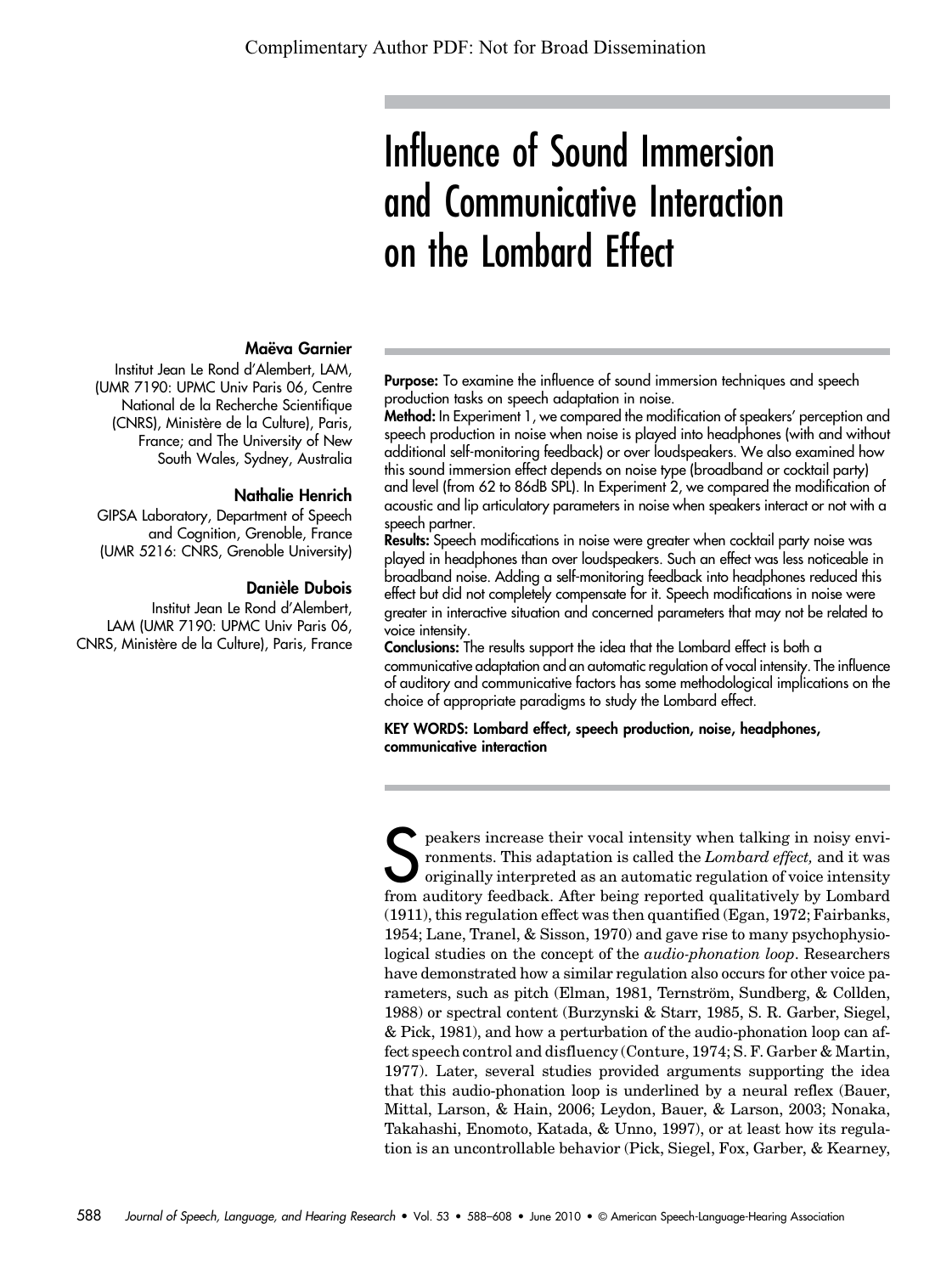1989), something that also has been observed in babies and animals (Amazi & Garber, 1982; Siegel, Pick, Olsen, & Sawin, 1976; Sinnott, Stebbins, & Moody, 1975).

Phonetic studies extended that original way of considering the Lombard effect, by showing how speech adaptation in noise consists not only of an increase of vocal intensity but also of global speech reorganization. Speech produced in noise (i.e., Lombard speech) has been characterized by an increase in intensity and pitch, a shift of spectral energy toward the medium frequencies, a decrease of speech rate, articulatory movements of greater amplitude, and phoneme modifications (Castellanos, Benedi, & Casacuberta, 1996; Davis, Kim, Grauwinkel, & Mixdorff, 2006; Garnier, 2008; Junqua, 1993; Kim, 2005; Mokbel, 1992; Stanton, Jamieson, & Allen, 1988; Van Summers, Pisoni, Bernacki, Pedlow, & Stokes, 1988). These speech modifications reduce to a large degree the efficiency of automatic speech recognition systems, which are usually based on models of conversational speech produced in quiet conditions (Hanson & Applebaum, 1990; Junqua, 1993). Conversely, Lombard speech is more intelligible for human listeners (Dreher & O'Neill, 1958; Pittman & Wiley, 2001; Van Summers et al., 1988), so some of its characteristics have been applied to speech enhancement techniques (Skowronski & Harris, 2006). This increased intelligibility of Lombard speech has led several authors to support the idea that speech adaptation in noise is also motivated by communication (Junqua, 1993; Lane & Tranel, 1971), similar to the adaptation observed in speech addressed to infants or people with hearing impairment (Lindblom, 1990; Lindblom, Brownlee, Davis, & Moon, 1992; Picheny, Durlach, & Braida, 1985, 1986). Providing support for that idea, Amazi and Garber (1982) and Junqua, Finckle, and Field (1999) showed how vocal intensity increases more in noise for conversational speech than in reading. Recent studies have brought to light the fact that speech modifications in noise are not only global over the whole utterance but also consist of the specific enhancement of some audiovisual cues to segment perception (Garnier, 2008) and of some prosodic cues to discourse structure and information enhancement (Garnier, Dohen, Lœvenbruck, Welby, & Bailly, 2006; Patel & Schell, 2008; Welby, 2006).

### Concerns Raised by Experimental Paradigms

The extent to which this adaptation is an uncontrollable regulation of vocal intensity from the auditory feedback and/or a communicative effect that can be controlled individually is not very well understood yet, although it may be very important in the choice of an experimental paradigm. So far, the most classical paradigm to study Lombard speech has consisted of playing noise over headphones to individuals seated alone in a recording booth and reading out lists of words or sentences (Castellanos et al., 1996; Egan, 1972; Junqua, 1993; Stanton et al., 1988; Van Summers et al., 1988). However, this paradigm may raise a number of concerns.

First, closed headphones affect internal and external hearing, independently from any noise played into them. This may affect voice production as well as the perception of both one's own voice and that of the communication partner, in a manner similar to that which has been demonstrated for earplugs (Kryter, 1946; Tufts & Frank, 2003). Noisy environments may also be perceived differently when played over headphones, because the perception of soundscapes and the feeling of immersion in them depend on sound-restitution devices (Guastavino, Katz, Levitin, Polack, & Dubois, 2005). For all these reasons, the headphone paradigm may influence fundamentally the phenomenon of speech adaptation in noise.

A second concern is that the speech task has been shown to affect the increase of vocal intensity in noise that is greater in experimental situations where speakers have to search for intelligibility (Amazi & Garber, 1982; Junqua et al., 1999). Consequently, we can expect the modification of other speech parameters in noise to be influenced by the speech task, depending on the communicative involvement it requires.

### Goals and Hypotheses of the Study

In this article, we discuss two experiments we conducted to test the influence of auditory and communicative factors on the Lombard effect and to determine the extent to which they may be neglected or must be taken into account in experimental protocols.

In Experiment 1, we explored whether using headphones to immerse a speaker in noise under laboratory conditions affects his or her speech adaptation from quiet to noisy conditions (i.e., the Lombard effect), in comparison to playing the noise over loudspeakers. Davis et al. (2006) already compared lip articulation under both paradigms and showed that headphones led to significantly more ample articulatory movements. Now, the improved quality of denoising techniques (Mixdorff, Grauwinkel, & Vainio, 2006; Ternström, Södersten, & Bohman, 2002) allows researchers to compare acoustic parameters of speech produced under both paradigms. Several studies have already examined acoustic aspects of Lombard speech, using a loudspeaker paradigm and a dedicated denoising technique (Södersten, Ternström, & Bohman, 2005; Ternstrom, Bohman, & Södersten, 2003, 2006; Ternström, Södersten, & Bohman, 2002). These three studies differed from previous studies not only because they used a different immersion method but also because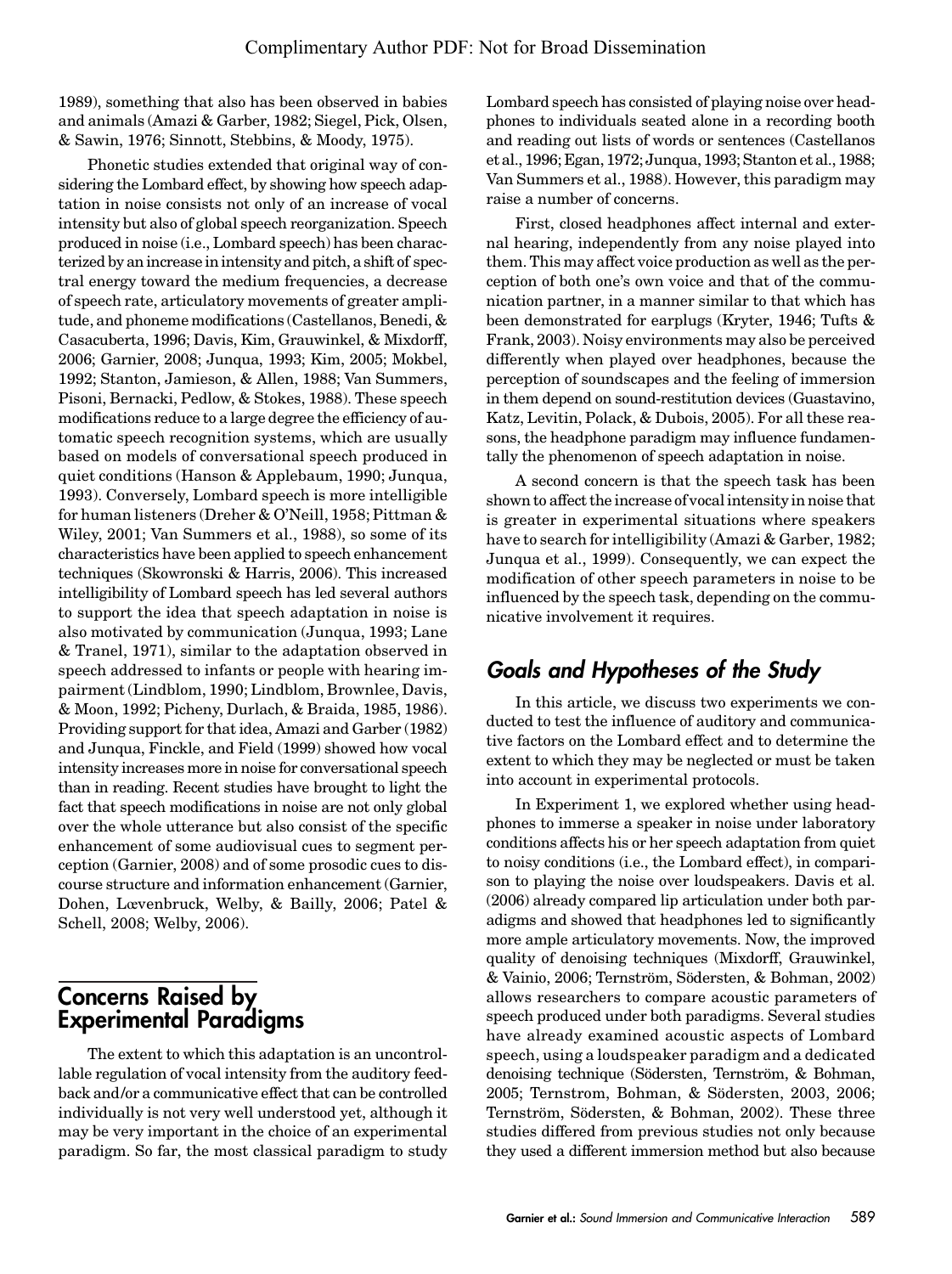other aspects of their protocol were different (e.g., noise types, noise levels, measure of noise levels). Consequently, we cannot compare their results with previous studies using a headphones paradigm. We therefore decided to conduct a first experiment that was dedicated to the comparison of these two paradigms, for different levels of ambient noise, two different types of noise, and different acoustic parameters commonly investigated by studies of Lombard speech. We presumed that headphones may induce additional degradation of the auditory feedback, independently from the noise played into them, and may lead to a greater increase of speech parameters in noise than the loudspeaker paradigm.

To test that hypothesis further, we also investigated whether additional feedback of one's own voice in the headphones could compensate for the differences between headphones and loudspeakers paradigms. This hypothesis is supported by previous studies on the sidetone effect, which have shown how vocal intensity is decreased when speakers receive amplified feedback of their own voice (Lane, Catania, & Stevens, 1961; Lane et al., 1970). Kadiri (1998) also reported a reduced increase of F0 in noise when the speaker had additional feedback of his or her voice in the headphones, but no significant influence on the increase of syllable duration and first formant frequency in noise.

In Experiment 2, we explored whether speech adaptation in noise is affected when the task of speech production involves interacting with a speech partner. A number of previous studies have already included communicative aspects in their experimental task. Some of these required speakers to address read information to the experimenter (Davis et al., 2006) or to a machine interface (Junqua et al., 1999; Kim, 2005). In other studies, the speaker had feedback on the listener's comprehension by means of a vu-meter (Södersten et al., 2005; Ternström et al., 2006). An interactive game was used in a recent study on Lombard speech (Patel & Schell, 2008), and several earlier studies on the Lombard effect have also examined spontaneous speech (Gardner, 1966; Korn, 1954; Kryter, 1946). Although it is difficult to compare all of these previous studies because they have varying protocols (languages, type and level of noise, etc.), there is a tendency toward a greater increase of vocal intensity in noise for tasks that include communicative aspects. Indeed, the slope of the linear regression of vocal intensity as a function of ambient noise level ranged from 0.30 to 0.38 in studies on spontaneous speech (Gardner, 1966; Korn, 1954; Kryter, 1946) and only from 0.12 to 0.15 in studies on read speech (Egan, 1972; Lane et al., 1970). This observation was then confirmed by two studies dedicated to that comparison (Amazi & Garber, 1982; Junqua et al., 1999). The question of what happens to other speech parameters remains open. Experiment 2 was aimed at answering that question. Because of the strong correlation

between vocal intensity, fundamental frequency, richness of the voice in high harmonics, first formant, and mouth opening (Schulman, 1989; Sundberg & Nordenberg, 2006; Titze, 1989), we expected these parameters to also increase more from quiet to noise in interactive conditions. Furthermore, if speech adaptation in noise consists not only of talking louder but also of speaking more clearly by enhancing some segment and prosodic cues (Garnier, 2008; Garnier, Dohen, et al., 2006; Patel & Schell, 2008; Welby, 2006)—then we could expect such language-specific strategies to be adopted in interactive situations only.

# Experiment 1: Comparison of Sound Immersion Techniques

# Material and Methods Participants and Protcol

This experiment was conducted with 10 native French speakers (5 men and 5 women) who ranged in age from 20 to 28 years. Only 1 had some basic knowledge about the Lombard effect. None of them presented any voice or auditory problems.

They participated in a game requiring the collaborative exchange of 16 target words with a speech partner seated 2 m in front of them (see Appendix A for more details about the game).

They played the game in a sound-treated booth, in nine different conditions: one quiet reference condition (40 dB SPL of background noise) and two types of noise played at four intensity levels (62, 70, 78, and 86 dB SPL). The two types of noise were (a) a broadband noise (BB), whose energy was attenuated above 10 kHz, and (b) a nonintelligible cocktail party noise (CKTL) made from eight mixed voices, with a spectral energy concentrated below 800 Hz (see Figure 1). Both noises were selected from the BD\_Bruit database (Zeiliger, Serignat, Autesserre, & Meunier, 1994).

The experiment consisted of three successive recording sessions of these nine conditions, during which three sound-immersion methods were tested.

In the first session (IM1), noise was played into closed headphones (Sennheiser HD250 Linear II) characterized by a quasi-flat transfer function between 50 Hz and 40 kHz, with a slight attenuation of –3 dB SPL around 200 Hz and 3 kHz. The audio signal of the speech partner's voice was mixed with the noise via an analog mixer and played back into the speaker's headphones at a level compensating for the global attenuation induced by headphones.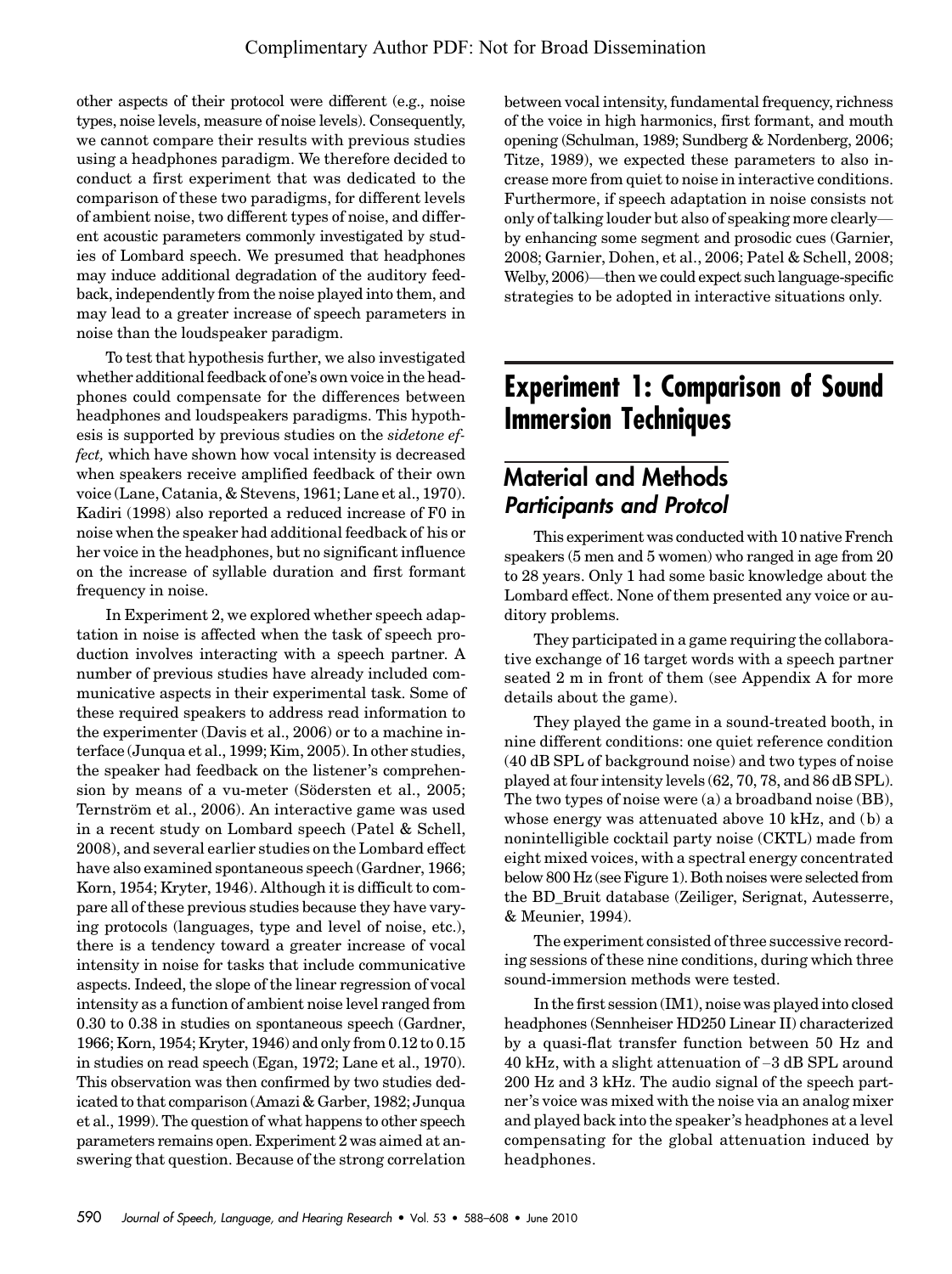

Figure 1. Spectrum profiles of the broadband noise and cocktail party noise used in the experiments.

In the second session (IM2), noise and the partner's voice were similarly played into closed headphones. In addition, the audio signal of the speaker was played back into his or her headphones at a level compensating for the global attenuation induced by headphones.

In the third session (IM3), noise was played to the participants over two loudspeakers (Tannoy System 600) that were positioned 1.5 m from them in each lateral direction and at the level of their ears. Noise was then removed from the speech recordings using a dedicated noise-canceling method (Ternström et al., 2002) based on the estimation of the transmission channel and on time-domain subtraction of the estimated noise from the recordings. More details about the principle and performance of this method are presented in Appendix B. Speakers were asked (and monitored) to remain still during each 2- to 3-min noise condition but were allowed to move and relax in between while the transmission channel was estimated during a calibration phase preceding each noise condition. The headset microphone (Beyerdynamic Opus 54) was firmly attached to the head to avoid any movement of the face from the microphone. The map used for the interactive game was placed on a stand in such a way that the speakers could see both the map and their speech partner by moving their eyes only, but not their head, and writing on the map could be achieved with wrist movements only. In addition, the sound-treated booth, the cardioid directivity of the microphone, and its short distance from the speaker's lips (5 cm) improved the signal-to-noise ratio of the recordings and optimized the performance of the noise-canceling method.

A 30-min break in between each recording session allowed speakers to rest, to have a warm drink, and to limit their vocal fatigue. For the same reason, speakers were regularly invited to drink water during the experiment. For each session, the quiet condition and the eight noisy conditions were randomly selected to avoid habituation to noise level and to prevent speakers from basing their evaluation of the noise perturbation on the playlist order. The random selection of the playlist order was made before conducting the whole set of experiments, and it remained the same for each speaker.

#### Technical Details

Before beginning the experiment, we calibrated the noise output levels to measure the same intensity in dB SPL at the speaker's ears, regardless of whether the noise was played into headphones or over loudspeakers. To calibrate the level of noise played over the loudspeakers we used a  $\frac{1}{2}$ -in. pressure microphone (B&K 4165) and an artificial head at the speaker's place in the booth. We used an artificial ear (B&K 4153) to calibrate the noise level into the headphones. In both cases, the microphone signal was sent to a preamplifier (B&K 2669) and an amplifier (B&K Nexus 2690). Likewise, the level of the partner's voice played into the speaker's headphones was calibrated so that its sound pressure level in the headphones, measured with the artificial ear, was equal to that measured with a pressure microphone and an artificial head at the speaker's place in the booth. The additional self-monitoring feedback in the second session was similarly calibrated so that the sound pressure level of the speaker's own voice measured in the headphones with an artificial ear was equal to that measured (externally) with a pressure microphone at the speaker's ear. We calibrated only the global level of these feedbacks but did not compensate for room effect or for the mouthto-ear transfer function.

The same cardioid headset microphone (Beyerdynamic Opus 54), placed 5 cm away from and in front of the mouth, was used in the three sessions to record the audio speech signal, which was then preamplified (RME Octamic) and sampled at 44.1 kHz and 16 bits (RME ADI 8 Pro converter and RME DIGI 9652 HDSP sound card). Each speaker's SPL was calibrated prior to the test by measuring it on a sustained vowel with a digital sound level meter and by recording the audio signal of this reference production.

#### Measurements and Analysis

After each condition, speakers were asked to answer and evaluate on perceptual scales the four following questions (translated from French):

1. The way they had perceived their own voice (from  $1 =$ very audible to  $5 = \text{barely}$  audible)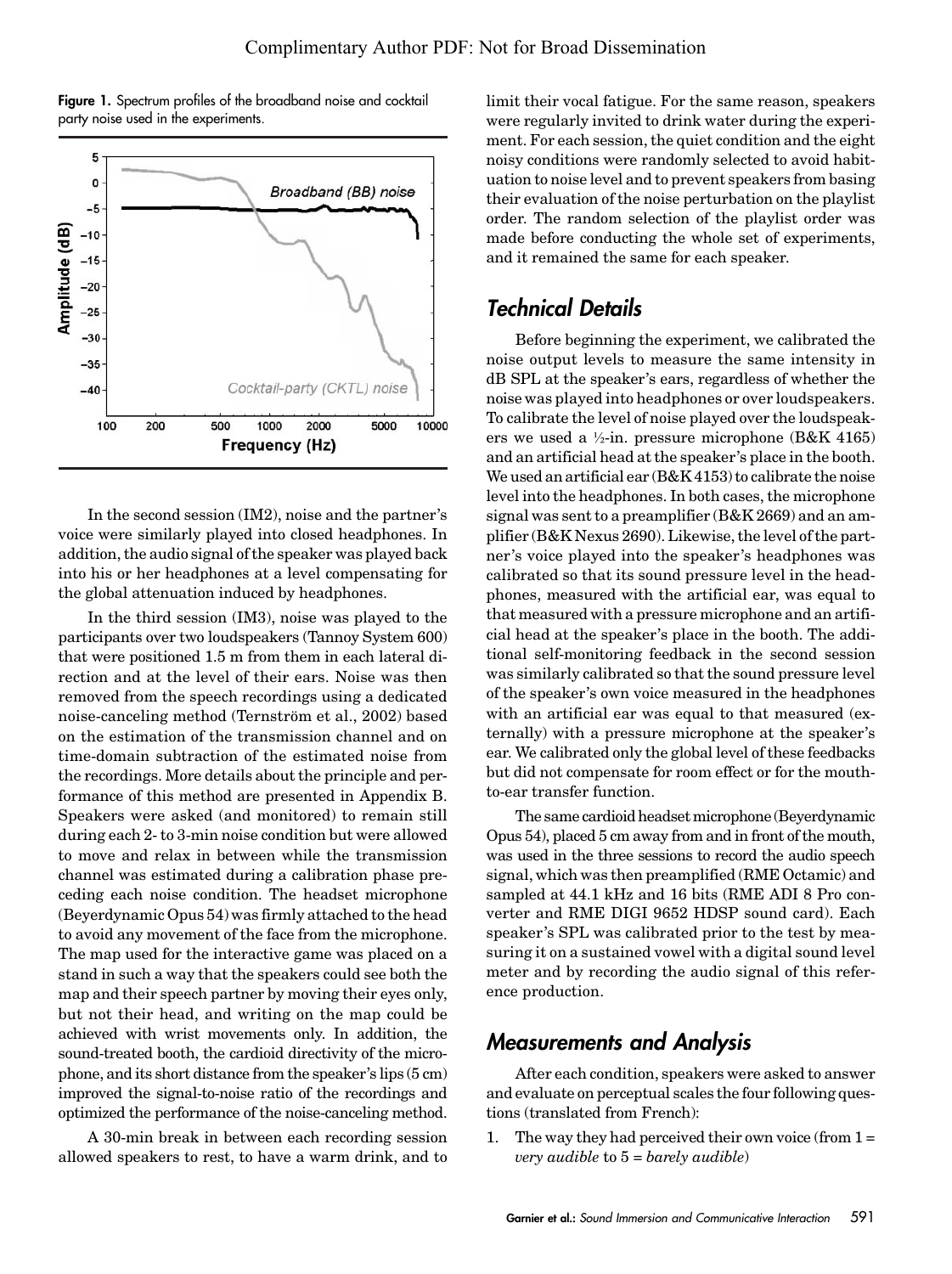- 2. The way they estimated they had been perceived by their speech partner (from  $1 = very \, *audible*$  to  $5 =$ barely audible)
- 3. The way they had perceived their partner's voice (from  $1 = very \, audible \,to 5 = barely \,audible$ )
- 4. How uncomfortable they had felt when speaking (from  $1 = not unconfortable at all to 5 = very$ uncomfortable).

Utterances, target words, syllables, and segments of the target words were manually segmented with Praat software (Boersma & Weenink, 2005). We used MATLAB for the estimation of mean intensity, fundamental frequency (F0) of all the target words' syllables, and vowel duration produced by each speaker in each condition. We computed the centroid of the speech spectrum (0–6 kHz) for each sentence.

We conducted a two-way analysis of variance with repeated measures using SPSS. Factor 1, Immersion Method, had three levels: (a) headphones (IM1), (b) headphones with additional self-monitoring feedback (IM2), and (c) loudspeakers (IM3). Factor 2, Noise Level, had five levels: (a) quiet and (b) 62, (c) 70, (d) 78, and (e) 86 dB SPL. We tested the main effect of the Immersion Method factor first. If it was significant, we then examined, using Bonferroni adjustments, the specific contrasts between sessions IM1 and IM3 and between sessions IM1 and IM2, to determine two things: (a) whether the headphones paradigm induces a significant effect on speech parameters as compared with the loudspeakers paradigm (IM1–IM3) and (b) whether additional self-monitoring feedback in the headphones (IM1–IM2) affects speech production significantly, by enhancing or reducing the difference between the headphones and loudspeakers paradigms (IM1–IM3). The following notation has been adopted to report statistical significance of these different tests:  $p^* p < .05, p^* p < .01, p^* p < .001,$  and ns ( $p > .05$ ).

### **Results**

All the observations and statistical results for acoustic and perceptual parameters in BB and CKTL noises are summarized in Figures 2 and 3.

### Difference Between the Headphones and Loudspeakers Paradigms (IM1–IM3)

As illustrated in the right column of Figure 2, speech production and the speaker's perception were significantly different when CKTL noise was played in headphones or over loudspeakers.

For acoustic parameters, the difference between the headphones and loudspeakers conditions can be considered constant for all ambient noise levels (i.e., lines in dark and light gray are parallel for these parameters, represented in the right column of Figure 2). Playing CKTL noise into headphones induced an offset effect on vocal intensity of  $+7.8$  dB SPL ( $p < .001$ ), compared with vocal intensity produced when the noise was played over loudspeakers. This is significant in comparison with the studied Lombard effect. (Speakers indeed increased their vocal intensity by 17.2 dB SPL when they adapted from quiet 86 dB SPL of CKTL noise in session IM3.) Similarly, F0 was 1.2 tones higher, on average ( $p < .001$ ), when speakers were immerged into CKTL noise with headphones; vowels were 11 ms longer ( $p = .033$ ); and the centroid of the speech spectrum was 189 Hz higher ( $p = .002$ ).

For perceptual parameters, however, the difference between the headphones and loudspeakers conditions varied with level of CKTL noise (see right column of Figure 3): In the quiet condition, no significant difference was found in the speaker's perception between both paradigms. In the noise condition, however, perception was more degraded for headphones than for the loudspeakers paradigm, and this contrast tended to increase from 62 to 78 dB SPL of CKTL noise, then to decrease at high noise level (86 dB SPL).

As illustrated in the left column of Figure 2, vocal intensity was significantly shifted by 4.7 dB ( $p = .003$ ); similarly, the centroid of the speech spectrum shifted by 189 Hz ( $p = .002$ ) when BB noise was played into headphones as compared with the loudspeakers paradigm (i.e., lines in dark and light gray are parallel). On the other hand, no significant difference was observed in BB noise between the loudspeakers and headphones paradigms for F0 and vowel duration, or for speaker's perceptual judgments (see right column of Figure 3).

### Influence of Additional Self-Monitoring Feedback (IM1–IM2)

When additional self-monitoring feedback was returned in the headphones, vocal intensity tended to decrease by  $3.0 \text{ dB}$  SPL in BB noise ( $p = .216$ ) and by  $2.7 \text{ dB}$ SPL in CKTL noise ( $p = .290$ ; see dashed lines in the first row of Figure 2). There was also a very slight tendency for vowel duration to increase less in CKTL noise when additional feedback was returned in the headphones  $(5 \text{ ms}, p = .597)$ . Although these effects were not statistically significant and did not compensate for the difference between the headphones and loudspeakers paradigms, they still contributed to reduce that contrast.

On the other hand, additional self-monitoring feedback showed no effect on the other considered parameters. The centroid of speech spectrum was not modified (see dashed lines in the last row of Figure 2); neither were mean F0, the perception of one's own voice, the estimation of one's own intelligibility, the perception of the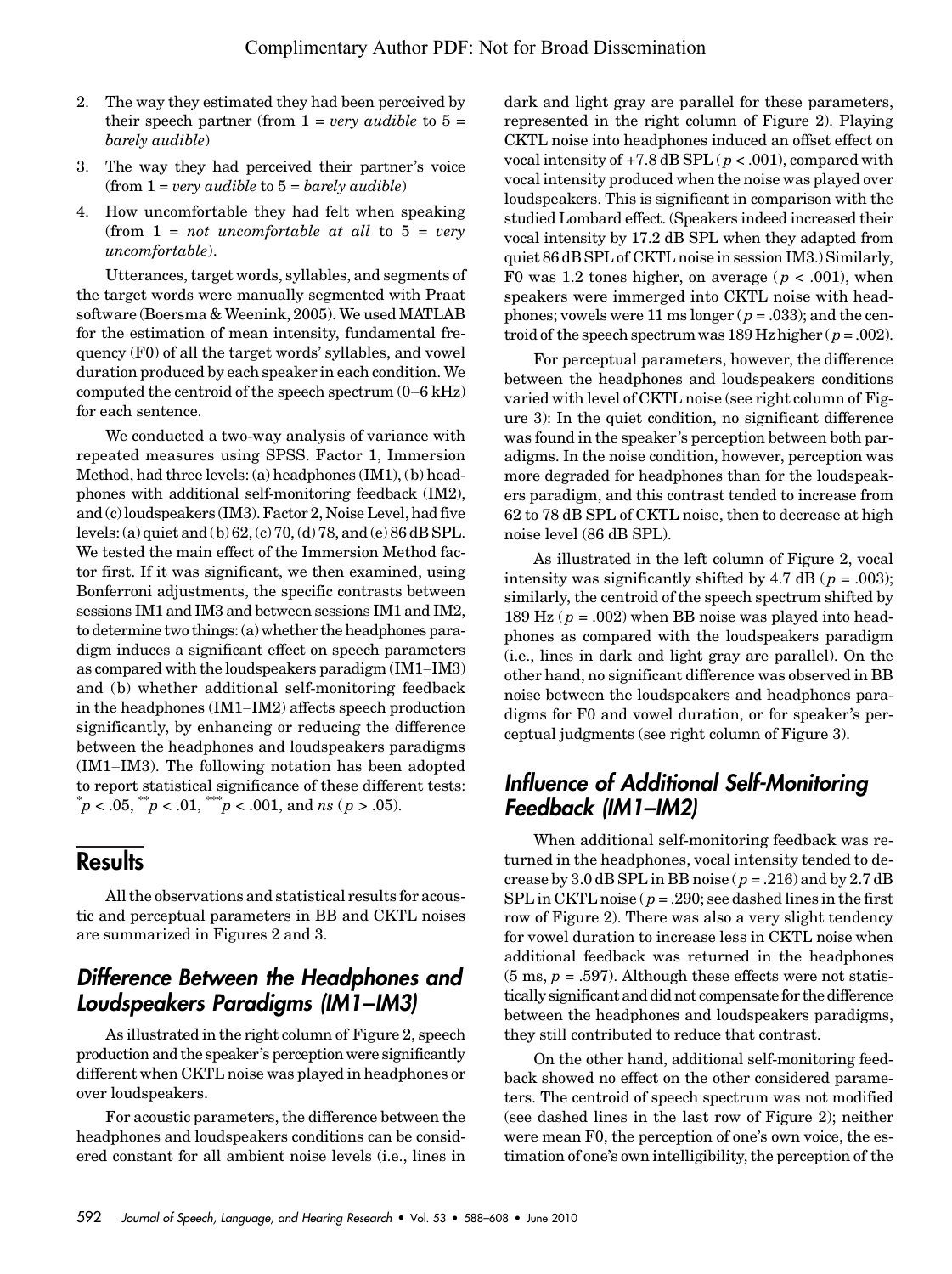Figure 2. Variation from quiet (40 dB SPL) to increasing levels of noise (62, 70, 78, and 86 dB SPL) of acoustic descriptors of speech. Three paradigms of immersion into noise are compared: (a) headphones (IM1, dark line), (b) headphones with additional selfmonitoring feedback (IM2, dashed line), and (c) loudspeakers (IM3, light gray line). Results for the statistical comparison of these are indicated on the side of each graph. Mean values and interspeaker variability are represented for conditions IM1 and IM3. The lines represent the linear regression of data and summarize the main tendencies. Condition IM2 is always taken into account in the statistical analysis but is represented on the graph only when there was a significant difference between the headphones and loudspeakers paradigms (IM1 and IM3).



speech partner, and the evaluation of global discomfort in CKTL noise (see right columns of Figures 2 and 3).

### **Discussion** Conclusions on the Influence of Sound Immersion Techniques

This experiment demonstrated that using closed headphones to immerse speakers in a noisy environment can have a significant impact on speech production and the speaker's perception, especially in CKTL noise. Overall, wearing headphones led to a globally more effortful phonation than did the loudspeakers paradigm. In CKTL noise it also degraded more considerably the speaker's perception and induced greater discomfort.

These results on acoustic and perceptual parameters are in accordance with results reported by Davis et al. (2006) showing that the amplification of articulatory movements is greater when noise is played over headphones than in a loudspeakers condition.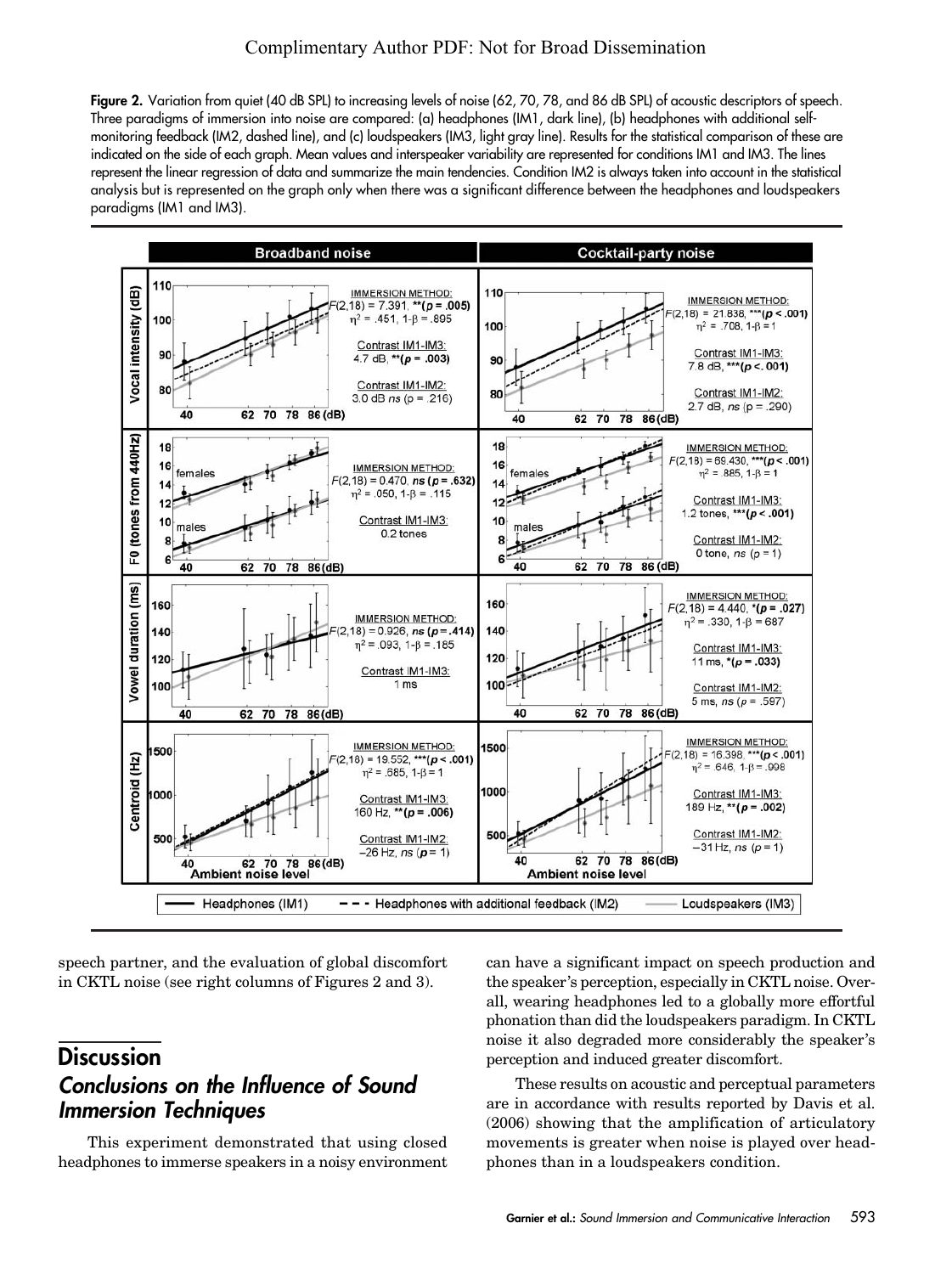Figure 3. Variation from quiet (40 dB SPL) to increasing levels of noise (62, 70, 78, and 86 dB SPL) of perceptual evaluations by speakers. Three paradigms of immersion into noise are compared: (a) headphones (IM1, dark line), (b) headphones with additional self-monitoring feedback (IM2, dashed line), and (c) loudspeakers (IM3, light gray line). Mean values and interspeaker variability are represented for conditions IM1 and IM3. The lines represent the linear regression of data and summarize the main tendencies. Condition IM2 is represented on the graph only when there was a significant difference between the headphones and loudspeakers paradigms (IM1 and IM3).



In this experiment, we observed that additional feedback in the headphones tended to shift vocal intensity down, in accordance with previous results (Lane et al., 1961, 1970; Laukkanen et al., 2004). It had no or a negligible effect on other considered parameters, which is consistent with observations made by Kadiri (1998) on the first formant frequency but contrary to his observations on mean F0.

### Impact on the Understanding of the Lombard Effect

Although the paradigm used to immerse speakers in noise (headphones vs. loudspeakers) showed a significant influence on speech production, it did not affect fundamentally the Lombard effect, that is, the modification of speech production from quiet to noise. Indeed, for the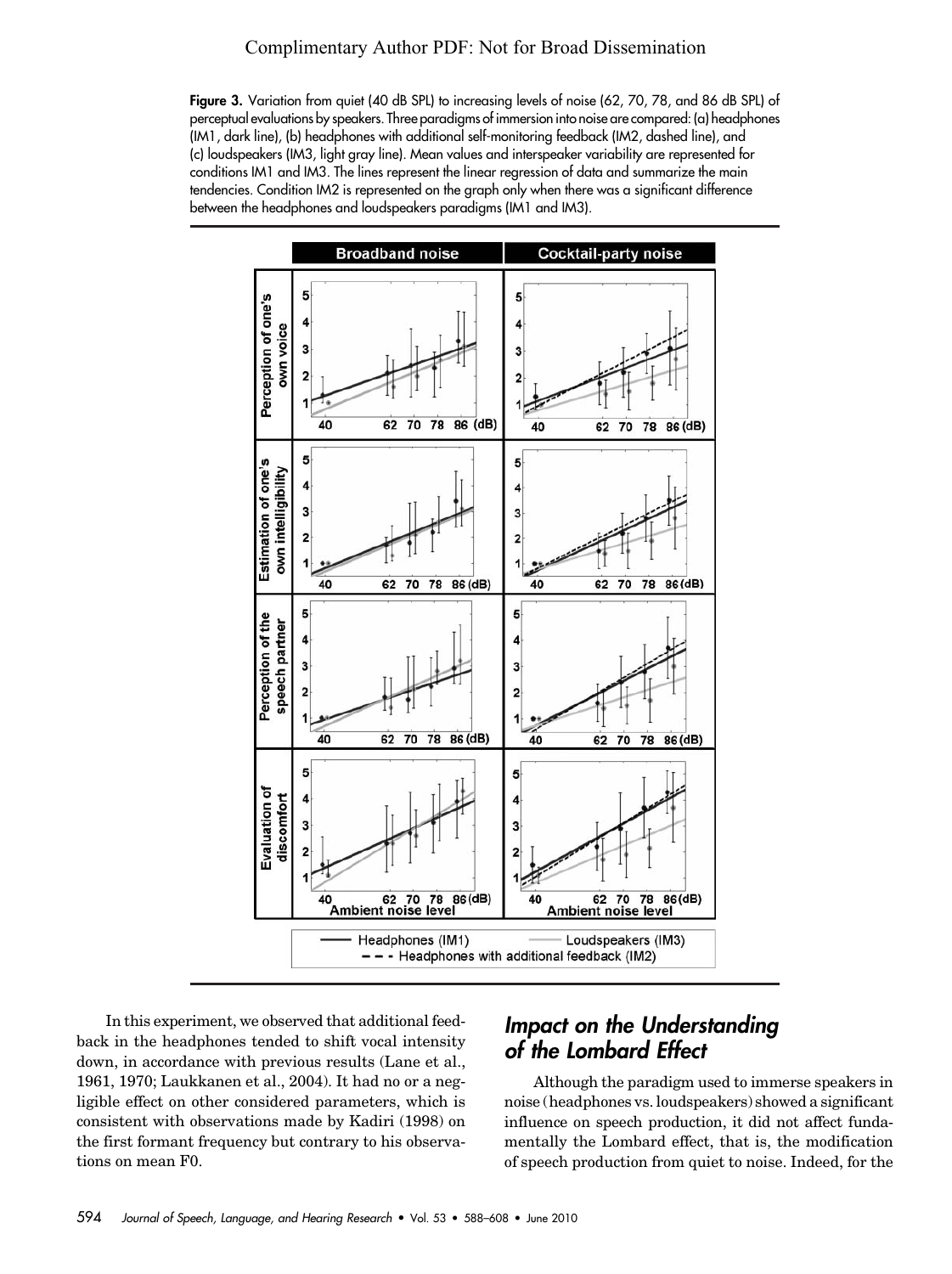acoustic parameters considered here, except for the centroid of the speech spectrum in BB noise, the difference between the headphones and loudspeakers paradigms remained similar in the quiet condition and in the different levels of ambient noise. This supports the idea that wearing closed headphones, even when no noise is played into them, induces an additional Lombard effect, by occluding the ear canal and attenuating the external auditory feedback. Further supporting this argument is the observation that wearing headphones induced modifications of voice and perception (greater vocal intensity, raised pitch, etc.) similar to those induced by noise exposure (i.e., Lombard effect).

These modifications, however, depended on the type of noise: The increase in vocal intensity between the headphones and loudspeakers conditions was, on average, 7.8 dB SPL for CKTL noise and 4.7 dB SPL for BB noise. Also, these modifications were smaller than the external-sound attenuation induced by the Sennheiser headphones used in that experiment, which measured approximately 10 dB SPL. The same tendency of a greater headphone effect in CKTL noise than in BB noise was observed for the other acoustical and perceptual parameters.

In addition, for CKTL noise the difference in speakers' perception between the headphones and loudspeakers paradigms appeared to be more complex than a simple offset, because this difference varied with noise level, increasing from quiet to 78 dB SPL of ambient noise and then decreasing at an extremely high level of noise (86 dB SPL).

Another argument in favor of a headphone influence being more complex than a simple attenuation of the external auditory feedback comes from the observation that additional self-monitoring feedback, which compensated for the global attenuation in intensity of the auditory feedback, had little influence on the difference between the headphones and loudspeakers paradigms and was not able to compensate fully for it.

These different observations may be explained by the fact that headphones not only attenuate the external auditory feedback but also modify the way noise is perceived by the speaker and how it masks their auditory feedback (resulting from both internal and external feedback). Indeed, the occlusion of the ear canal by headphones may improve bone conduction (Hood, 1962; Pörschmann, 2000; Von Bekezy, 1960) and enhance the low frequencies of the speakers' self-monitoring feedback. Because the energy of the CKTL noise is also concentrated in low frequencies, this could explain why wearing headphones had a greater influence on the speaker's perception and production in this kind of noise rather than in BB noise, where the energy is distributed over all frequencies. To explore this hypothesis further, it would be useful to replicate this experiment by applying a corrective filter on the

self-monitoring feedback, returned in the speakers' headphones, to compensate for the degradation in high frequencies of the auditory feedback induced by the headphones.

Another possible explanation for these results is that the bias induced by the headphone paradigm is caused not only by the perturbed auditory feedback but also by the perturbed communication with a speech partner. Indeed, we observed in this first experiment that headphones affected not only the speaker's comfort and perception of his or her own voice but also that of the speech partner. Experiment 2 showed how communicative interaction with a speech partner influences the Lombard effect.

# Experiment 2: Effect of Communicative Interaction

### Material and Methods Participants and Protcol

This experiment was conducted with 3 native French female speakers who ranged in age from 25 to 28 years. They were involved in a game that required the use of 17 fictional river names in a set carrying sentence ("La rivière1 longe la rivière2"/"The [river 1] runs near the [river 2]"). More details about this game are presented in Appendix C.

Participants were asked to speak first in a quiet environment, then in the same cocktail party noise as used in the previous experiment. Noise was played at 85 dB SPL (calibrated at the speaker's ear) over two loudspeakers (A2t), placed 2 m apart from each other and both located 2 m away from the speaker.

For the three conditions, two sessions were recorded. In the first session, the speaker played the game alone and was asked to describe her actions aloud. In the second session, the speaker played the same game with a partner (the experimenter) placed 2.5 m in front of her. She had to give instructions to the partner, who in turn drew the instructed arrows on the board and asked for repetition when necessary. Speakers were not informed about the different conditions before the test; therefore, they were not aware during the first session (when they were alone) that they would have to interact with a speech partner in a later session.

### Technical Details

The experiment was conducted in a sound-treated booth. The audio speech signal was recorded with a cardioid microphone (AKG C1000S) placed 50 cm away from and in front of the speaker's lips and digitized over 16 bits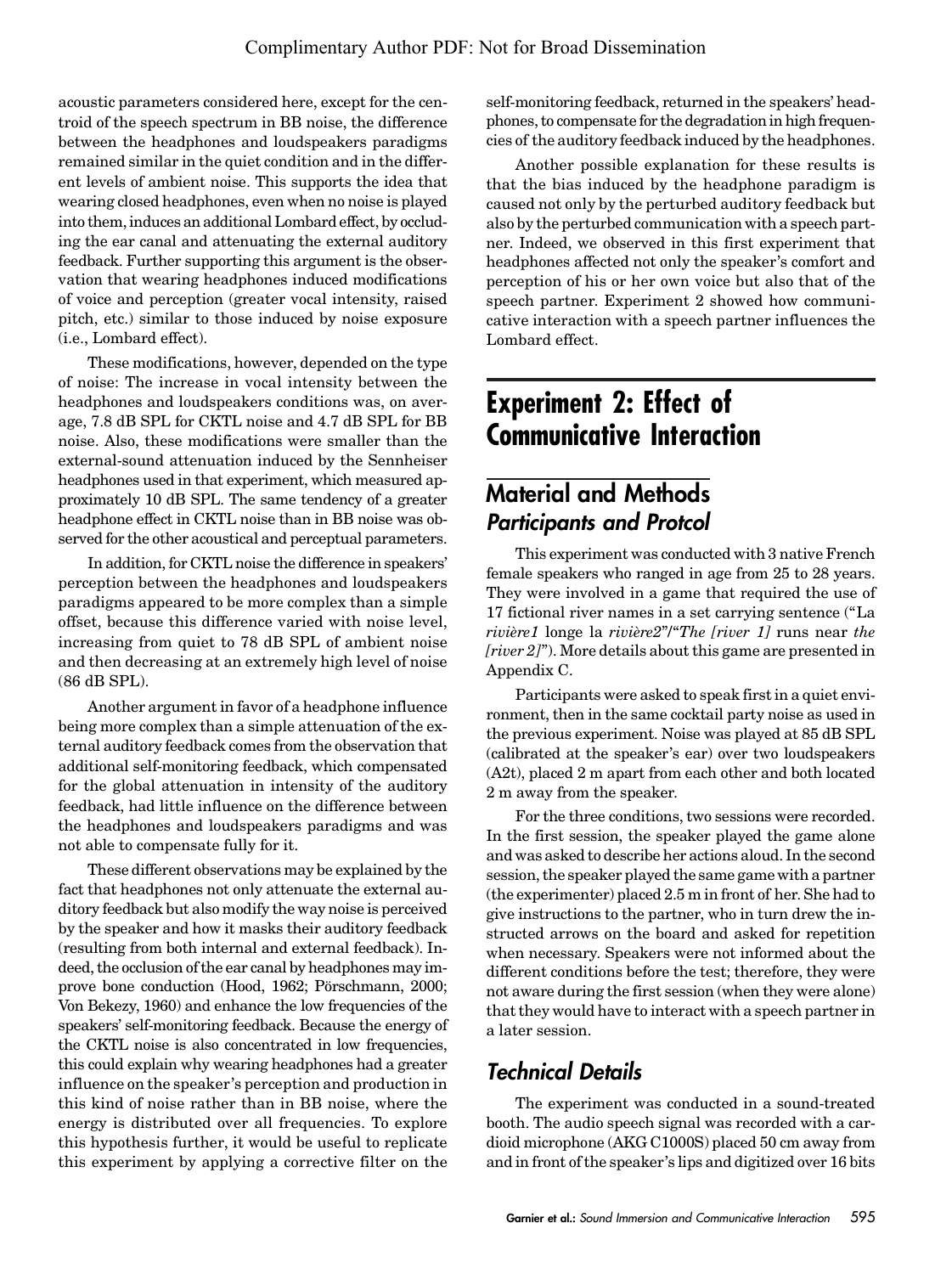at a sampling frequency of 44.1 kHz (Edirol M-100FX). The ambient noise was removed from the speech recordings using the same denoising algorithm (Ternström et al., 2002) as in Experiment 1 and as described in Appendix B. We estimated the impulse response of the transmission channel during a calibration step preceding every noise condition. Speakers remained seated and still during every noise condition. The sound-treated booth and the cardioid directivity of the microphone also improved the signal-to-noise ratio of the recordings and optimized the performance of the noise-canceling method.

We calibrated the vocal intensity level of each speaker before the test by measuring it on a sustained vowel with a digital sound level meter.

Lip movements were extracted from video recordings using a noninvasive labiometric method (Lallouache, 1990) that allows the individuals to speak very naturally and detects the whole lip contour with high precision.

Two 3CCD video cameras (JVC KY 15E) were placed in front and on the right side of the speaker, focusing on the speaker's lips, which were colored with blue lipstick. The speaker's head was completely immobilized by a helmet fixed to the wall. Avertical blue ruler was attached on the side of the helmet and served as a reference for the measurement of forward/backward movements of the lips. Cameras were synchronized, having a sampling rate of 25 images per second and a resolution of 638 × 582 pixels. Pictures were stored with betacam videotape recorders (Sony UVW 1400, UVW 1600, UVW 1800) and then digitized with a video capture card (Matrox Meteor I) at a rate of 50 video frames per second (with one picture corresponding to two interlaced video frames) and on 24 bits without data compression. These digitized pictures were processed with Traitement Automatique du Contour des Levres (TACLE) software, developed by Lallouache (1990). From the pictures, this program automatically detects the blue lips and the blue vertical ruler on the side using a chroma-key algorithm. It then applies classical pixelbased contour tracking algorithms to detect the internal and external lip contours. Several articulatory parameters were estimated from these contours, with a precision of 0.5 mm. To account for interspeaker variability in lip and face anatomy, we chose to normalize articulatory movements by the maximum articulatory gestures that each speaker was able to produce. With that aim, we asked speakers at the end of the experiment to open their mouth and then protrude their lips as much as possible. We then normalized all articulatory measurements to these extreme articulatory gestures, so articulatory data are presented in percentages instead of centimeters.

### Measurements and Analysis

Utterances, target words, and their syllables were manually segmented from the audio signal using Praat software (Boersma & Weenink, 2005).

We estimated the mean intensity and F0 for all target words' syllables and their preceding article  $la$ . We had thus 102 measurements of these parameters for each condition and each speaker.

We estimated the centroid of the speech spectrum (0–6 kHz) over the 17 sentences produced by each speaker in each condition.

We measured the first formant frequency in the stable part of all the vowels [a] contained in the syllables [la] of target words and their preceding article, which gives 81 measurements for each condition and each speaker. For the same syllables [ la] of the corpus, we also extracted the interlip area from the inner lip contour (see Figure 4) and measured the maximal amplitude of this articulatory parameter.

We measured maximal amplitude of lip compression on bilabial segments [m], [p], and [b], by calculating the difference between B' (i.e., lip aperture from the external contour; see Figure 4) and  $B'_{at\, rest}$  (i.e., when the lips are closed in a relaxed position, in between utterances). This articulatory parameter was defined only when the mouth is closed (i.e., when B, the lip aperture measured from inner contour [see Figure 4], is equal to zero). We had 16 measurements of this parameter for each condition and each speaker.

For the syllables [lu] and [la] of the corpus, we measured, respectively, the maximum and minimum amplitude of the protrusion movements of the upper lip. That articulatory movement was defined as the difference between P1 (most forward point of the upper lip; see Figure 4) and P1at rest (i.e., when the lips are closed in a relaxed

Figure 4. Articulatory parameters extracted from video recordings: interlip area (S) and protrusion of the upper lip (P1). Lip compression was defined as the difference between B' and B, corresponding to lip aperture measured from external and inner contour of the lips.

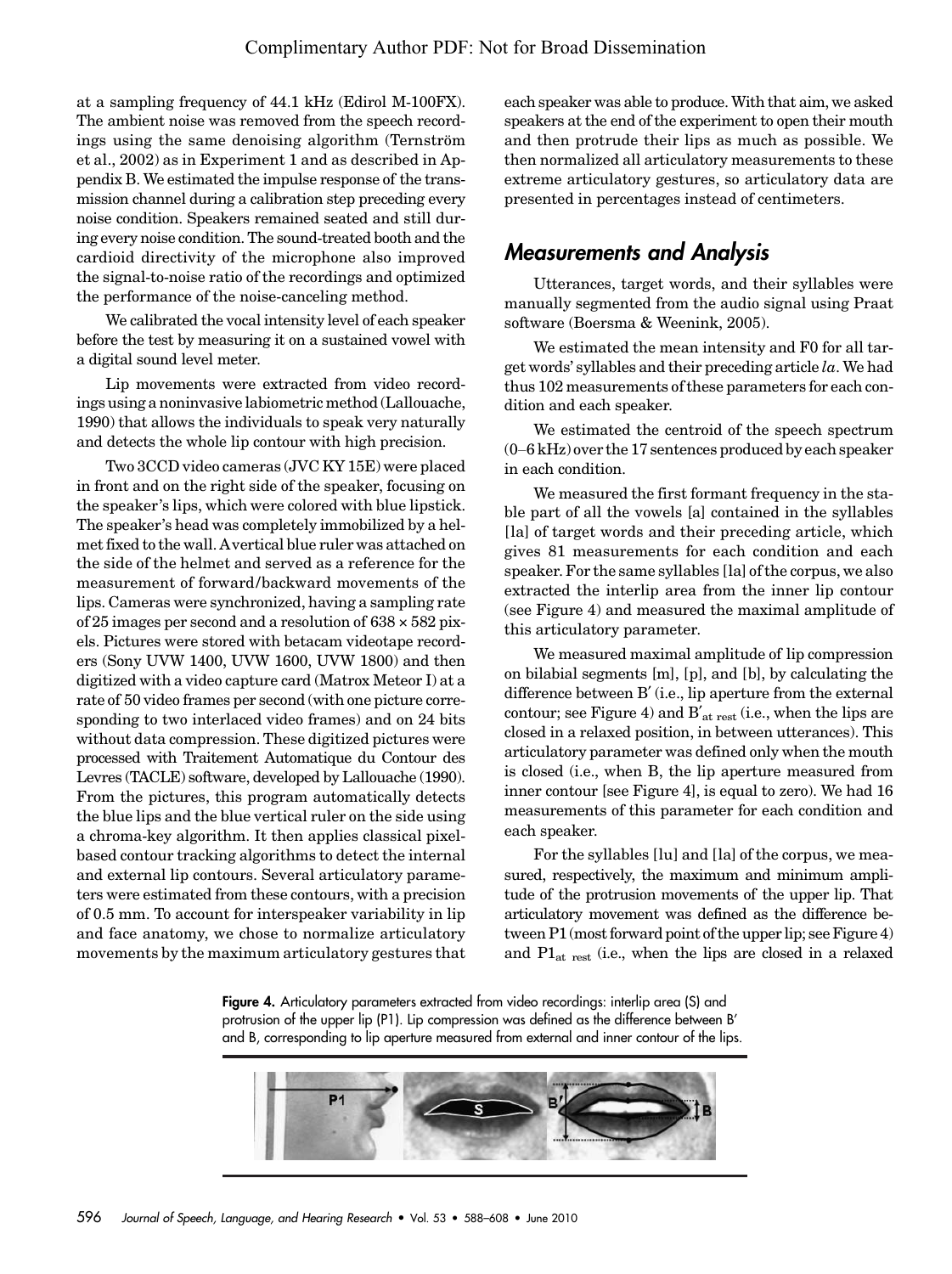position, in between utterances). For each speaker and each condition, we estimated the average contrast in protrusion between [u] and [a] vowels as the difference between the average (positive) protrusion of [u] vowels and the average (negative) protrusion of [a] vowels. Likewise, we estimated for each condition the average contrast between [a] and [u] vowels along the F1–F0 acoustic dimension, which is related to the perception of vowel height (Traunmüller, 1981).

For the 17 sentences produced by each speaker in each condition, we measured the intonation fall at the end of the utterance. Using Praat software, we detected the final low boundary tone of the utterance (L% of the model of French intonation proposed by Jun & Fougeron, 2000) and the preceding high tone (Hi of the secondary accent in that same model) and computed the interval between them in tones (see Figure 5).

Last, we examined the lengthening of the final syllable of the utterance. Research has established that syllable lengthening is a prosodic cue to discourse structure in French and marks the end of a prosodic unit (Delattre, 1966; Wenk & Wiolland, 1982). This lengthening is all the more important when this prosodic unit is of a high level (Bagou, Fougeron, & Fraunfelder, 2002; Christophe, Peperkamp, Pallier, Block, & Mehler, 2004); consequently, it is maximum on the final syllable of the utterance. The 17 target logatoms of our corpus were designed in such a way that all the syllables ([la], [le], [li], [ly], [lu], [lã], [pa], [ba], and [ma]) could be observed in both the final and penultimate positions of the utterances (e.g., "la Lalé longe la Lapa"/"La Lila longe la Pala"). For each speaker and each condition, this allowed us to measure how the same 17 syllables were lengthened when

Figure 5. Intonation fall at the end of utterances was measured as the difference between the last low (L) boundary tone (L% of the model of Jun & Fougeron, 2000) and the preceding high (H) tone (Hi of the secondary accent in that same model).



they were in the final position of the utterance, compared with when they were in the penultimate position.

### **Results** Parameters Directly Related to Vocal Intensity

For the 3 speakers, vocal intensity and the other speech descriptors that can be related to it (F0, centroid of the speech spectrum, interlip area, F1) increased from quiet to noise in both interactive and noninteractive conditions (see Figure 6); however, this increase from quiet to noisy conditions always tended to be greater when speakers were interacting with a speech partner.

#### Other Parameters

Results are more complex for speech descriptors that are not directly related to vocal intensity but may instead be indicators of communicative strategies.

First, the 3 speakers increased lip compression on bilabial segments when communicating in noise with a speech partner. This can be considered a visible cue to bilabial place of articulation. Speakers enhanced the visible contrast in protrusion between [u] and [a] vowels as well as the audible contrast between them along the F1–F0 dimension. They also produced enhanced intonation falls at the end of utterances and lengthened more the final syllable of utterances compared with the quiet condition.

Observations in the noninteractive condition were more speaker and parameter dependent. Speaker 3 demonstrated behavior that we expected: She tended to increase most of these descriptors in noise for interactive condition only, yet she enhanced the lengthening of the final syllable in noise regardless of whether she interacted with a speech partner.

On the other hand, Speakers 1 and 2 tended to increase most of the descriptors in noise for both the interactive condition and the noninteractive conditions, although with a greater increase when they interacted with a speech partner. This behavior was similar to that observed for the parameters directly related to vocal intensity. However, Speaker 1 did not increase lip compression in noise in the case of noninteraction with a speech partner; neither did Speaker 2 enhance the acoustic contrast between [a] and [u] vowels.

# **Discussion** Conclusions on the Influence of Communicative Interaction

These results show that the effect of communicative interaction on speech production is more than simply an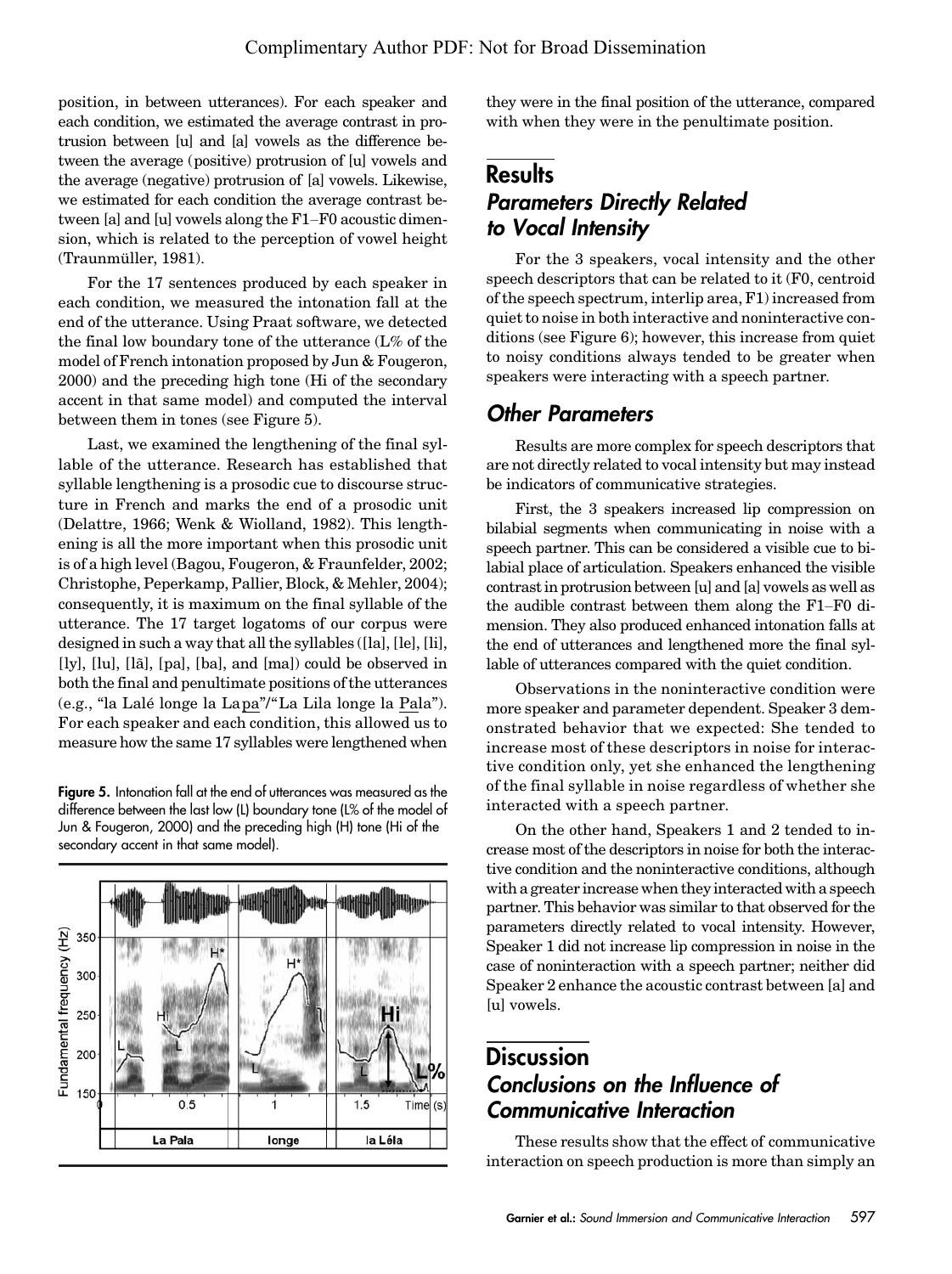#### Complimentary Author PDF: Not for Broad Dissemination

Figure 6. Influence of communicative interaction on speech adaptation in noise for the three different speakers (S1, S2, and S3). Each bar represents the average variation of a speech descriptor from quiet to 85 dB SPL of cocktail party noise. Error bars stand for the intraspeaker variability in that adaptation over the different syllables or sentences, depending on the parameter considered. No error bar is indicated for the contrast between [a] and [u] vowels, because only one value of that contrast was estimated per condition and per speaker. Each graph compares whether the adaptation from quiet to noise is similar or different when speakers play the same game alone (dark bars) or in interaction with the experimenter (light gray bars).

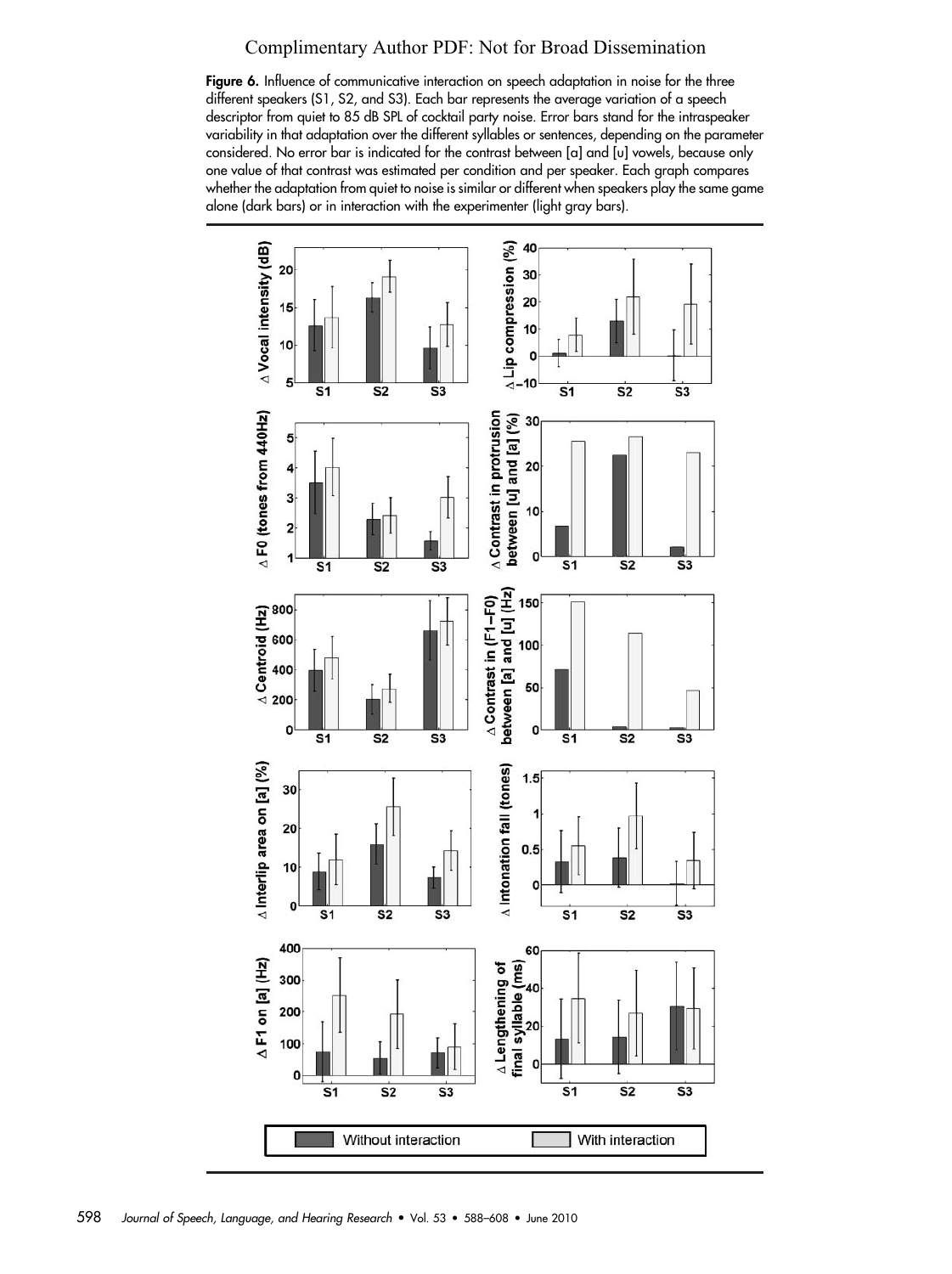offset—that is, an unvarying increase of speech parameters, regardless of whether speech is produced in quiet or in noise—but influences the studied phenomenon of speech adaptation from quiet to noisy conditions.

First, communicative interaction was found to influence the Lombard effect by amplifying the speech modifications that already occurred in noise, even without interaction. In particular, the increase of vocal intensity and related parameters was greater in interactive conditions, which is consistent with the results found by Amazi and Garber (1982) and Junqua et al. (1999). This also agrees with the greater increase of vocal intensity reported by studies of spontaneous or interactive speech compared with studies of read speech. Indeed, Korn (1954), Gardner (1966), and Kryter (1946) have computed the linear regression of vocal intensity as a function of ambient noise level and have reported slopes of, respectively, 0.30, 0.33, and 0.38 for spontaneous speech, whereas Lane et al. (1970) and Egan (1972) have measured slopes of, respectively, 0.12 and 0.15 for read speech. Similarly, speakers in Experiment 2 increased their vocal intensity by 15.2 dB SPL in average from quiet (40 dB SPL) to 85 dB SPL of noise when they interacted with a speech partner, which would correspond to a "slope" of  $0.34$  (=  $15.2 \div 45$ ), whereas they increased their vocal intensity by only 12.8 dB SPL in non interactive condition, corresponding to a slope of 0.28.

Second, communicative interaction was found to influence speech adaptation to noise by inducing additional modifications of speech that did not occur when the speaker did not interact with a speech partner. These modifications were speaker dependent, not directly related to vocal intensity, and may be considered as communicative strategies.

These different observations strongly support the idea of a communicative contribution to the speech adaptation in noise.

### Impact on the Understanding of the Lombard Effect

Speech adaptation to noise was still observed in the absence of interaction with a speech partner. This concerned vocal intensity and related parameters, which agrees with the findings of most of the previous studies conducted on read speech (Castellanos et al., 1996; Garnier, Bailly, et al., 2006; Junqua, 1993; Stanton et al., 1988; Van Summers et al., 1988). Our results support the idea that speech adaptation in noise is neither a purely communicative effect nor a purely automatic regulation of voice intensity but instead a combination of both. This also concerned other speech descriptors that may rather account for language-specific strategies: enhanced contrast along the F1–F0 dimension for Speaker 1, increased lip compression for Speaker 2, enhanced contrast in protrusion and emphasized intonative fall for Speakers 1 and 2, lengthening of final syllables for the 3 speakers investigated. It appears that, even in unnatural laboratory conditions where speakers are not asked to address their speech to someone, they continue using strategies that they would normally use when interacting with another person. Consequently, in this second experiment we may have explored the influence of different levels of communicative involvement on the Lombard effect instead of comparing the Lombard effect in presence or absence of communicative motivation.

# General Conclusion and Methodological Implications

#### Mechanisms Underlying the Lombard Effect

In this article we have presented two experiments in which we studied the influence of methodological paradigms and brought some new information to the understanding of the mechanisms underlying the Lombard effect.

In Experiment 1, we showed that speech adaptation from quiet to noise is influenced not only by the level and type of ambient noise but also by the method used for immersing the speaker into that noise, which may modify both the level and the spectrum of one's self-monitoring feedback. Because the influence of the immersion method also depended on the type of noise (greater in CKTL noise than in BB noise), speech adaptation to noise may be influenced by the way the auditory feedback is masked in frequency by the ambient noise, which supports the idea that the Lombard effect is partly a nonvoluntary regulation of vocal intensity influenced by the modification of the auditory feedback.

In Experiment 2, we showed that there can be speech adaptation to noise, even without any communicative interaction with a speech partner. However, an enhanced speech adaptation was observed from quiet to noise for an interactive condition. Furthermore, speech adaptation to noise consisted not only of acoustical and articulatory modifications that may be related to variations of vocal intensity but also of articulatory and prosodic modifications that could instead be interpreted in terms of communicative strategies to preserve intelligibility for the speech partner. These results not only argue in favor of a communicative contribution to the Lombard effect but also support the idea that the Lombard effect is not a purely automatic and uncontrollable regulation of voice,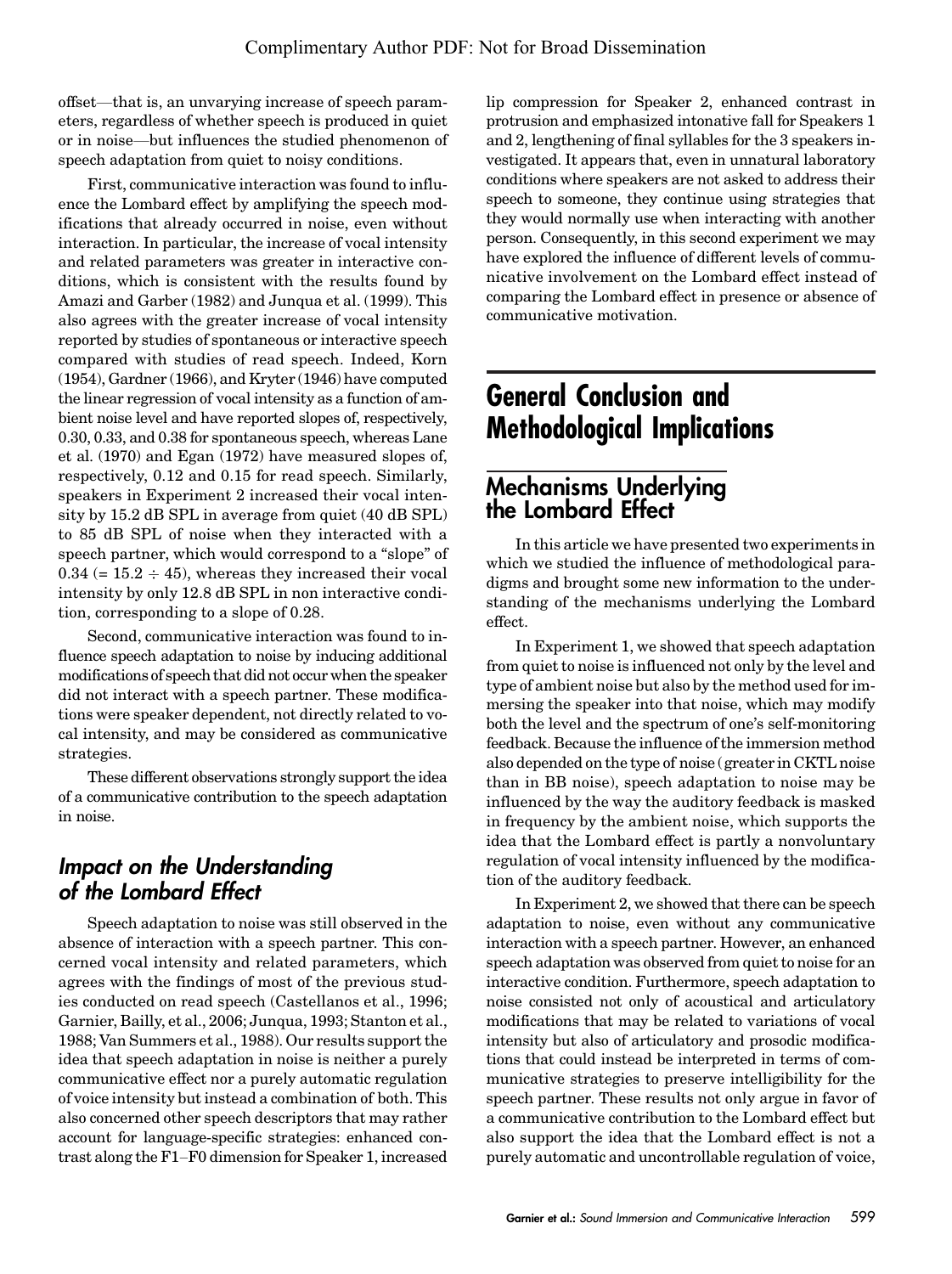or a purely communicative effect, but instead is a combination of both.

## Methodological Implications

These results have some further methodological implications and may help in the choice of an appropriate paradigm to investigate Lombard speech, depending on the aims of the study, the type of noise used, and the observed parameters of speech production.

# Choice of a Sound Immersion Technique

Experiment 1 illustrated that wearing headphones leads to a more effortful production but does not fundamentally modify the speech adaptation from quiet to noise. As a consequence, researchers using the Lombard effect as a natural way to force participants to increase their vocal effort, or researchers who are interested only in the global tendency of this effect, may not be concerned about the effect induced by headphones. On the other hand, this bias should not be neglected in studies that aim to make precise measurements of the Lombard effect for different levels of noise (Lane et al., 1970), to determine psychoacoustical mechanisms of this effect (Egan, 1972), or to characterize how a speaker reorganizes his or her communication strategies in different noisy situations (Garnier, 2007). In these last cases, the validity of using headphones still depends on the type of noise and the parameters considered: Indeed, we showed that wearing headphones in BB noise induces a negligible effect on F0 and vowel duration. Thus, the headphone paradigm can be chosen to explore the modification of these parameters in this noisy condition.

On the other hand, we showed that for most of the parameters, including vocal intensity in particular, using headphones to simulate a noisy environment in laboratory conditions can bias the adaptation from quiet to noise in a not-insignificant way, especially in CKTL noise. This effect of headphones on speech adaptation is consistent with the way headphones perturb the speakers' selfmonitoring feedback and the perception of the partner. Thus, it can be interpreted as a perturbation of both audiological and communicative factors that precisely underpin the Lombard effect.

To compensate for this effect, a first solution could be to play additional feedback of the speaker's voice into headphones. We observed in Experiment 1 that such a technique reduced the influence of wearing headphones on speech adaptation in noise but was not able to compensate fully for it.

Another solution could be to model the effect of wearing headphones and to apply a corrective transformation to speech measurements. In a first approximation, which has been commonly made in previous studies (Dejonckere, 1979; Egan, 1972; Gardner, 1966; Korn, 1954; Kryter, 1946; Lane et al., 1970; Van Heusden, Plomp, & Pols, 1979), we can consider the variation of speech parameters as a linear function of the ambient noise level. This makes it possible to model the effect of headphones as a constant offset or as a linearly increasing function with ambient noise level (see Figure 2). However, this transformation might be different for varying models of headphones. Furthermore, this linear approximation of the Lombard effect is valid only on average, but no longer at an individual level (Garnier, Henrich, Dubois, & Polack, 2006). As a consequence, such a simple corrective transformation may be helpful in studies where speakers' adaptations to noise are averaged, but it would not be able to predict very precisely the speech of a peculiar speaker in natural conditions. Thus, in some cases it may be preferable to use loudspeakers instead of headphones as an experimental paradigm to immerse speakers into noise.

# Choice of a Speech Production Task

Furthermore, we showed in Experiment 2 how communicative interaction influences the Lombard effect, not only by enhancing it but also by inducing additional modifications (increased lip compression, enhanced contrast between vowels along visible and audible dimensions, enhancement of prosodic cues to discourse structure). Researchers focusing on the audiological mechanisms underlying the Lombard effect may not be as interested in this communicative effect. On the other hand, studies that aim at characterizing speech produced in noise, in particular to improve the robustness of automatic speech recognition algorithms (Hansen, 1996; Junqua, 1993), or studies that deal with the increased intelligibility of Lombard speech (Junqua, 1993; Skowronski & Harris, 2006), should take into account communicative interaction in their experimental protocol; otherwise, they may miss some important phonetic characteristics and base their model on a type of speech different from the one encountered in a real situation by listeners or by automatic speech recognition systems.

#### Acknowledgments

We thank Lucie Bailly, Marion Dohen, Hélène Lœvenbruck, and Pauline Welby for their collaboration on a previous study that was used as an experimental basis for Experiment 2. We are also very grateful to Christophe Savariaux and Alain Arnal for their valuable help in Experiment 2. Last, we thank warmly the 10 speakers of Experiment 1 as well as the 3 speakers of Experiment 2, who kindly agreed to participate in this project, despite the discomfort of the noisy situations.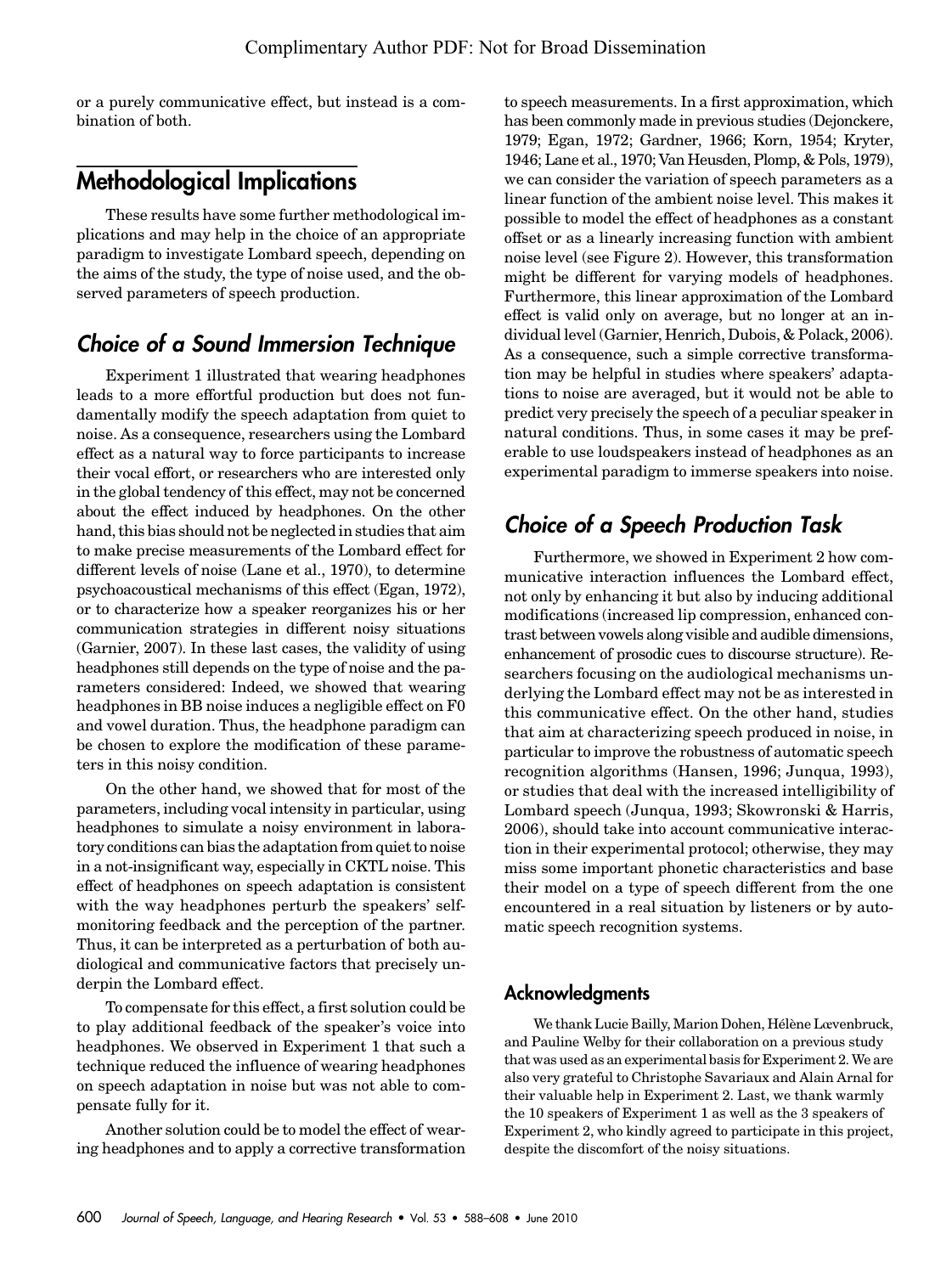#### References

Amazi, D. K., & Garber, S. R. (1982). The Lombard sign as a function of age and task. Journal of Speech and Hearing Research, 25, 581–585.

Bagou, O., Fougeron, C., & Frauenfelder, U. H. (2002). Contribution of prosody to the segmentation and storage of "words" in the acquisition of a new mini-language. In B. Bel & I. Marlien (Eds.), Proceedings of Speech Prosody 2002 (pp. 159–162). Aix-en-Provence, France: Laboratoire Parole et Langage.

Bauer, J. J., Mittal, J., Larson, C. R., & Hain, T. C. (2006). Vocal responses to unanticipated perturbations in voice loudness feedback: An automatic mechanism for stabilizing voice amplitude. The Journal of the Acoustical Society of America, 119, 2363–2371.

Boersma, P., & Weenink, D. (2005). Praat: Doing phonetics by computer (Version 4.2.28) [Computer program]. Retrieved from http://www.praat.org.

Brown, G., Anderson, A., Yule, G., & Shillcock, R. (1983). Teaching talk. Cambridge, England: Cambridge University Press.

Burzynski, C. M., & Starr, C. D. (1985). Effects of feedback filtering on nasalization and self-perception of nasality. Journal of Speech and Hearing Research, 28, 585–588.

Castellanos, A., Benedi, J. M., & Casacuberta, F. (1996). An analysis of general acoustic-phonetic features for Spanish speech produced with the Lombard effect. Speech Communication, 20, 23–35.

Christophe, A., Peperkamp, S., Pallier, C., Block, E., & Mehler, J. (2004). Phonological phrase boundaries constrain lexical access: I. Adult data. Journal of Memory and Language, 51, 523–547.

Conture, E. G. (1974). Some effects of noise on the speaking behavior of stutterers. Journal of Speech and Hearing Research, 17, 714–723.

Davis, C., Kim, J., Grauwinkel, K., & Mixdorff, H. (2006). Lombard speech: Auditory (A), visual (V) and AV effects. In R. Hoffmann & H. Mixdorff (Eds.), Proceedings of the Third International Conference on Speech Prosody (pp. 248–252). Dresden, Germany: TUD Press.

Dejonckere, P. (1979). L'effet Lombard-Tarneaud objectivé [Objective Lombard-Tarneaud effect]. Electrodiagnostic-Therapie, 16, 87–95.

Delattre, P. (1966). Les dix intonations de base du francais [Ten basic intonation patterns of French]. The French Review, 40(1), 1–14.

Dreher, J. J., & O*'*Neill, J. (1958). Effects of ambient noise on speaker intelligibility for words and phrases. The Laryngoscope, 68, 539–548.

Egan, J. J. (1972). Psychoacoustics of the Lombard voice response. Journal of Auditory Research, 12, 318–324.

Elman, J. L. (1981). Effects of frequency-shifted feedback on the pitch of vocal productions. The Journal of the Acoustical Society of America, 70, 45–50.

Fairbanks, G. (1954). Systematic research in experimental phonetics: A theory of speech mechanism as a servosystem. Journal of Speech and Hearing Disorders, 19, 133–139.

Garber, S. F., & Martin, R. R. (1977). Effects of noise and increased vocal intensity on stuttering. Journal of Speech and Hearing Research, 20, 233–240.

Garber, S. R., Siegel, G. M., & Pick, H. L., Jr. (1981). Regulation of vocal intensity in the presence of feedback filtering and amplification. Journal of Speech and Hearing Research, 24, 104–108.

Gardner, M. B. (1966). Effect of noise system gain and assigned task on talking levels in loudspeaker communication. The Journal of the Acoustical Society of America, 40, 955–965.

Garnier, M. (2007). Communiquer en environnement bruyant: De l'adaptation jusqu'au forcage vocal [Communication in noisy environments: From adaptation to vocal loading] (Unpublished doctoral dissertation). Université Pierre et Marie Curie, Paris, France. Retrieved from http://tel. archives-ouvertes.fr/tel-00177691.

Garnier, M. (2008). May speech modifications in noise contribute to enhance audio-visible cues to segment perception? In R. Göcke, P. Lucey, & S. Lucey (Eds.), Proceedings of AVSP '08, the International Conference on Audio-Visual Speech Processing (pp. 95–100). ISCA Archive. Retrieved from http://www.isca-speech.org/archive/avsp08/av08\_095.html.

Garnier, M., Bailly, L., Dohen, M., Welby, P., & Lœvenbruck, H. (2006). An acoustic and articulatory study of Lombard speech: Global effects on the utterance. In Proceedings of Interspeech '06, the International Conference on Spoken Language Processing (pp. 17–22). Retrieved from http:// www.isca-speech.org/archive/interspeech\_2006/i06\_1862. html.

Garnier, M., Dohen, M., Lœvenbruck, H., Welby, P., & Bailly, L. (2006). The Lombard effect: A physiological reflex or a controlled intelligibility enhancement? In H. C. Yehia, D. Demolin, & R. Laboissiere (Eds.), Proceedings of ISSP '06, the 7th International Seminar on Speech Production (pp. 255–262). Retrieved from http://hal.archives-ouvertes. fr/ hal-00214307.

Garnier, M., Henrich, N., Dubois, D., & Polack, J. D. (2006). Est-il valide de considérer l'effet Lombard comme un phénomène linéaire en fonction du niveau de bruit? In Proceedings of the 8th Congrès Français d'Acoustique (pp. xxx–xxx).

Guastavino, C., Katz, B., Levitin, D., Polack, J. D., & Dubois, D. (2005). Ecological validity of soundscape reproduction. Acta Acustica, 91, 333–341.

Hansen, J. H. (1996). Analysis and compensation of speech under stress and noise for environmental robustness in speech recognition. Speech Communication, 20, 151-173.

Hanson, B. A., & Applebaum, T. H. (1990). Robust speakerindependent word recognition using static, dynamic and acceleration feature: Experiments with Lombard and noisy speech. In Proceedings of ICASSP'90, the International Conference on Acoustics, Speech and Signal Processing (pp. 857–860). doi:10.1109/ICASSP.1990.115973.

Hood, J. D. (1962). Bone conduction: A review of the present position with especial reference to the contributions of Dr. Georg von Bekesy. The Journal of the Acoustical Society of America, 34, 1325–1332.

Jun, S.-A., & Fougeron, C. (2000). A phonological model of French intonation. In A. Botinis (Ed.), Intonation: Analysis, modelling and technology (pp. 209–242). Dordrecht, The Netherlands: Kluwer Academic.

Junqua, J. (1993). The Lombard reflex and its role on human listener and automatic speech recognizers. The Journal of the Acoustical Society of America, 93, 510–524.

Junqua, J. C., Finckle, S., & Field, K. (1999). The Lombard effect: A reflex to better communicate with others in noise.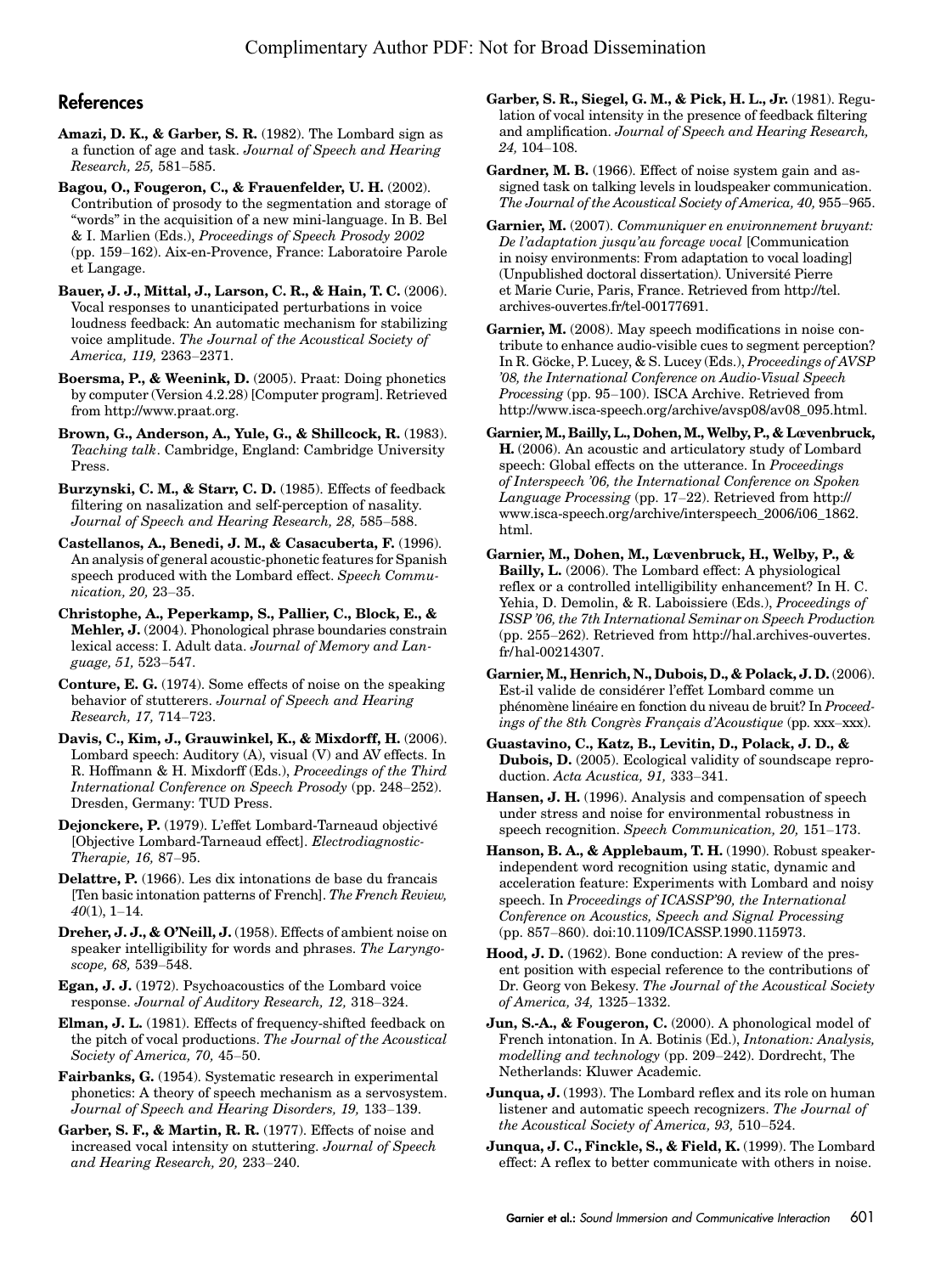In Proceedings of ICASSP '99, the International Conference on Acoustics, Speech and Signal Processing (pp. 2083–2086). doi: 10.1109/ICASSP.1999.758343.

- Kadiri, N. (1998). Conséquences d'un environnement bruité sur la production de la parole [Effect of noise exposure on speech production] (Unpublished doctoral dissertation). Université Paul Sabatier, Toulouse, France.
- Kim, S. (2005). Durational characteristics of Korean Lombard speech. In Proceedings of Eurospeech '05, the 9th European Conference on Speech Communication and Technology (pp. 2901–2904). ISCA Archive. Retrieved from http://www. isca-speech.org/archive/interspeech\_2005/i05\_2901.html.
- Korn, T. S. (1954). Effect of psychological feedback on conversational noise reduction in rooms. The Journal of the Acoustical Society of America, 26, 793–794.
- Kryter, K. D. (1946). Effect of ear protective devices on the intelligibility of speech in noise. The Journal of the Acoustical Society of America, 18, 413–417.
- Lallouache, M. T. (1990). Un poste "visage-parole": Acquisition et traitement de contours labiaux [A "face-speech" system: Acquisition and processing of lip contours]. In Proceedings of the 18th Journées d'Etudes sur la Parole (pp. 282–286).
- Lane, H. L., Catania, A. C., & Stevens, S. S. (1961). Voice level: Autophonic scale, perceived loudness and effects of sidetone. The Journal of the Acoustical Society of America, 33, 160–167.
- Lane, H., & Tranel, B. (1971). The Lombard sign and the role of hearing in speech. Journal of Speech and Hearing Research, 14, 677–709.
- Lane, H. L., Tranel, B., & Sisson, C. (1970). Regulation of voice communication by sensory dynamics. The Journal of the Acoustical Society of America, 47, 618–624.
- Laukkanen, A. M., Mickelson, N. P., Laitala, M., Syrja, T., Salo, A., & Sihvo, M. (2004). Effects of HearFones on speaking and singing voice quality. Journal of Voice, 18, 475–487.
- Leydon, C., Bauer, J. J., & Larson, C. R. (2003). The role of auditory feedback in sustaining vocal vibrato. The Journal of the Acoustical Society of America, 114, 1575–1581.
- Lindblom, B. (1990). Explaining phonetic variation: A sketch of the H&H theory. In W. J. Hardcastle & A. Marchal (Eds.), Speech production and speech modeling (pp. 403–439). Dordrecht, The Netherlands: Kluwer Academic.
- Lindblom, B., Brownlee, S., Davis, B., & Moon, S. J. (1992). Speech transforms. Speech Communication, 11, 357–368.
- Lombard, E. (1911). Le signe de l'élévation de la voix [The sign of voice raising]. Annales des Maladies de l'Oreille et du Larynx, 37, 101–119.
- Mixdorff, H., Grauwinkel, K., & Vainio, M. (2006). Timedomain noise subtraction applied in the analysis of Lombard speech. In R. Hoffmann & H. Mixdorff (Eds.), Proceedings of the Third International Conference on Speech Prosody (pp. 94–97). Dresden, Germany: TUD Press.
- Mokbel, C. (1992). Reconnaissance de la parole dans le bruit: Bruitage/débruitage [Speech recognition in noise: Noise degradation vs. cancellation] (Unpublished doctoral dissertation). Ecole Nationale Supérieure des Télécommunications, Paris, France.
- Nonaka, S., Takahashi, R., Enomoto, K., Katada, A., & Unno, T. (1997). Lombard reflex during PAG-induced vocalization in decerebrate cats. Neuroscience Research, 29, 283–289.
- Patel, R., & Schell, K. W. (2008). The influence of linguistic content on the Lombard effect. Journal of Speech, Language, and Hearing Research, 51, 209–221.
- Picheny, M. A., Durlach, N. I., & Braida, L. D. (1985). Speaking clearly for the hard of hearing I: Intelligibility differences between clear and conversational speech. Journal of Speech and Hearing Research, 28, 96–103.
- Picheny, M. A., Durlach, N. I., & Braida, L. D. (1986). Speaking clearly for the hard of hearing II: Acoustic characteristics of clear and conversational speech. Journal of Speech and Hearing Research, 29, 434–446.
- Pick, H. L., Siegel, G. M., Fox, P. W., Garber, S. R., & Kearney, J. K. (1989). Inhibiting the Lombard effect. The Journal of the Acoustical Society of America, 85, 894–900.
- Pittman, A. L., & Wiley, T. L. (2001). Recognition of speech produced in noise. Journal of Speech, Language, and Hearing Research, 44, 487–496.
- Pörschmann, C. (2000). Influences of bone conduction and air conduction on the sound of one's own voice. Acta Acustica, 86, 1038–1045.
- Schulman, R. (1989). Articulatory dynamics of loud and normal speech. The Journal of the Acoustical Society of America, 85, 295–312.
- Siegel, G. M., Pick, H. L., Jr., Olsen, M. G., & Sawin, L. (1976). Auditory feedback in the regulation of vocal intensity of preschool children. Developmental Psychology, 12, 255–261.
- Sinnott, J. M., Stebbins, W. C., & Moody, D. B. (1975). Regulation of voice amplitude by the monkey. The Journal of the Acoustical Society of America, 58, 412–414.
- Skowronski, M. D., & Harris, J. G. (2006). Applied principles of clear and Lombard speech for automated intelligibility enhancement in noisy environments. Speech Communication, 48, 549–558.
- Södersten, M., Ternstrom, S., & Bohman, M. (2005). Loud speech in realistic environmental noise: Phonetogram data, perceptual voice quality, subjective ratings, and gender differences in healthy speakers. Journal of Voice, 19, 29–46.
- Stanton, B. J., Jamieson, L. H., & Allen, G. D. (1988). Acoustic-phonetic analysis of loud and Lombard speech in simulated cockpit conditions. In Proceedings of ICASSP '88, the International Conference on Acoustics, Speech and Signal Processing (pp. 331–333). doi:10.1109/ICASSP.1988.196583.
- Sundberg, J., & Nordenberg, M. (2006). Effects of vocal loudness variation on spectrum balance as reflected by the alpha measure of long-term-average spectra of speech. The Journal of the Acoustical Society of America, 120, 453–457.
- Ternström, S., Bohman, M., & Södersten, M. (2003). Very loud speech over simulated environmental noise tends to have a spectral peak in the F1 region. The Journal of the Acoustical Society of America, 113, 2296.
- Ternström, S., Bohman, M., & Södersten, M. (2006). Loud speech over noise: Some spectral attributes, with gender differences. The Journal of the Acoustical Society of America, 119, 1648–1665.
- Ternström, S., Södersten, M., & Bohman, M. (2002). Cancellation of simulated environmental noise as a tool for measuring vocal performance during noise exposure. Journal of Voice, 16, 195–206.
- Ternström, S., Sundberg, J., & Collden, A. (1988). Articulatory F0 perturbations and auditory feedback. Journal of Speech and Hearing Research, 31, 187–192.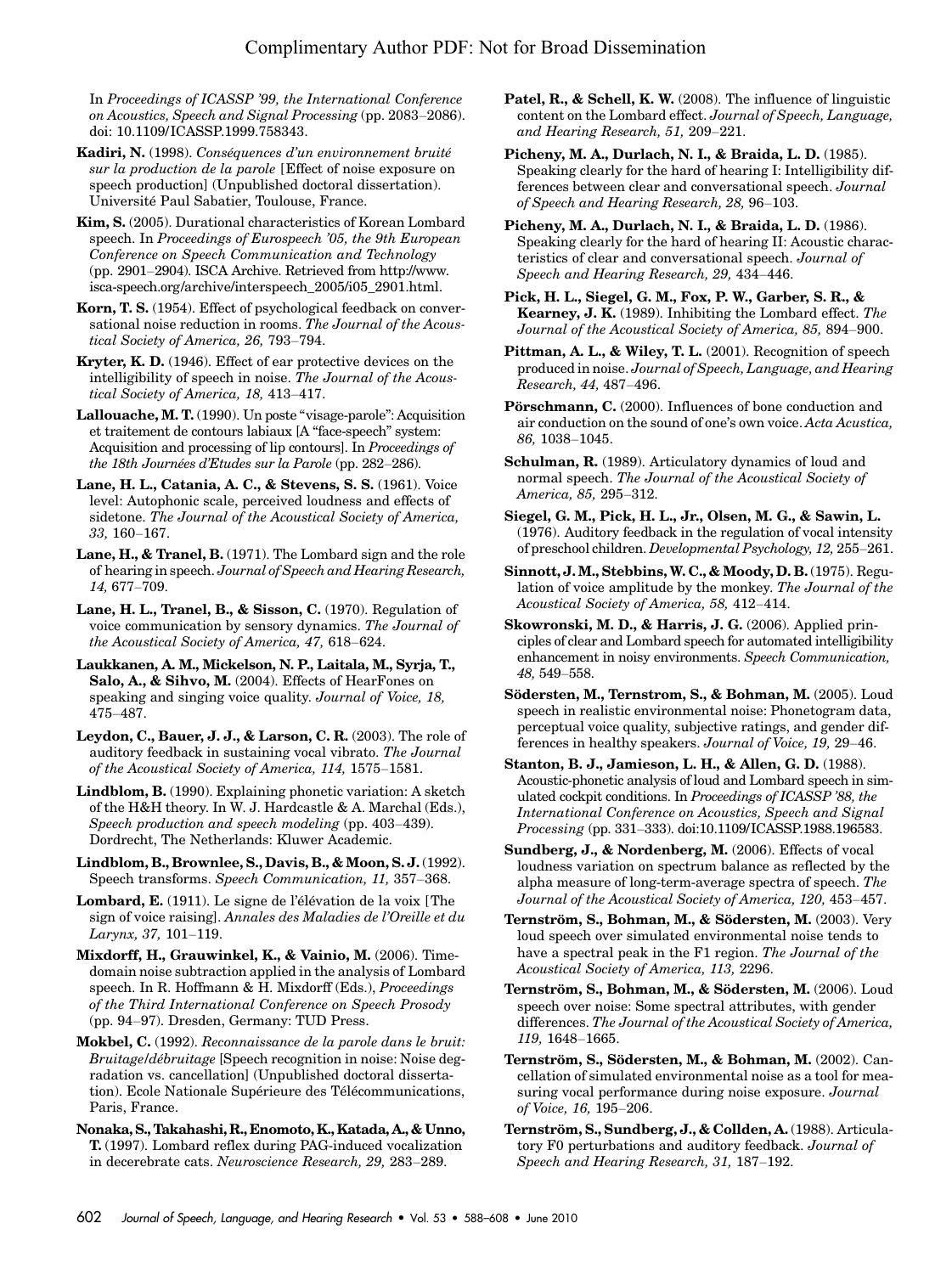- Titze, I. R. (1989). On the relation between subglottal pressure and fundamental frequency in phonation. The Journal of the Acoustical Society of America, 85, 901–906.
- Traunmüller, H. (1981). Perceptual dimension of openness in vowels. The Journal of the Acoustical Society of America, 69, 1465–1475.
- Tufts, J., & Frank, T. (2003). Speech production in noise with and without wearing hearing protection. The Journal of the Acoustical Society of America, 114, 1069–1080.
- Van Heusden, E., Plomp, R., & Pols, L. C. W. (1979). Effect of ambient noise on the vocal output and the preferred listening level of conversational speech. Applied Acoustics, 12, 31–43.
- Van Summers, W., Pisoni, B., Bernacki, H., Pedlow, R., & Stokes, M. (1988). Effect of noise on speech production: Acoustic and perceptual analyses. The Journal of the Acoustical Society of America, 84, 917–928.
- Von Bekezy, G. (1960). Experiments in hearing. New York, NY: McGraw-Hill.
- Welby, P. (2006). Intonational differences in Lombard speech: Looking beyond F0 range. In R. Hoffmann & H. Mixdorff (Eds.), Proceedings of the Third International Conference on Speech Prosody (pp. 763–766). Dresden, Germany: TUD Press.
- Wenk, G., & Wiolland, F. (1982). Is French really syllabletimed? Journal of Phonetics, 10, 177–193.
- Zeiliger, J., Serignat, J. F., Autesserre, D., & Meunier, C. (1994). BD\_Bruit, une base de données de parole de locuteurs soumis á du bruit. In Proceedings of the 10th Journées d'Etude de la Parole (pp. 287–290).

Received July 9, 2008

Revision received January 20, 2009

Accepted September 19, 2009

- DOI: 10.1044/1092-4388(2009/08-0138)
- Contact author: Nathalie Henrich, GIPSA-Lab, Département Parole et Cognition, Grenoble, France. E-mail: Nathalie.Henrich@gipsa-lab.grenoble-inp.fr.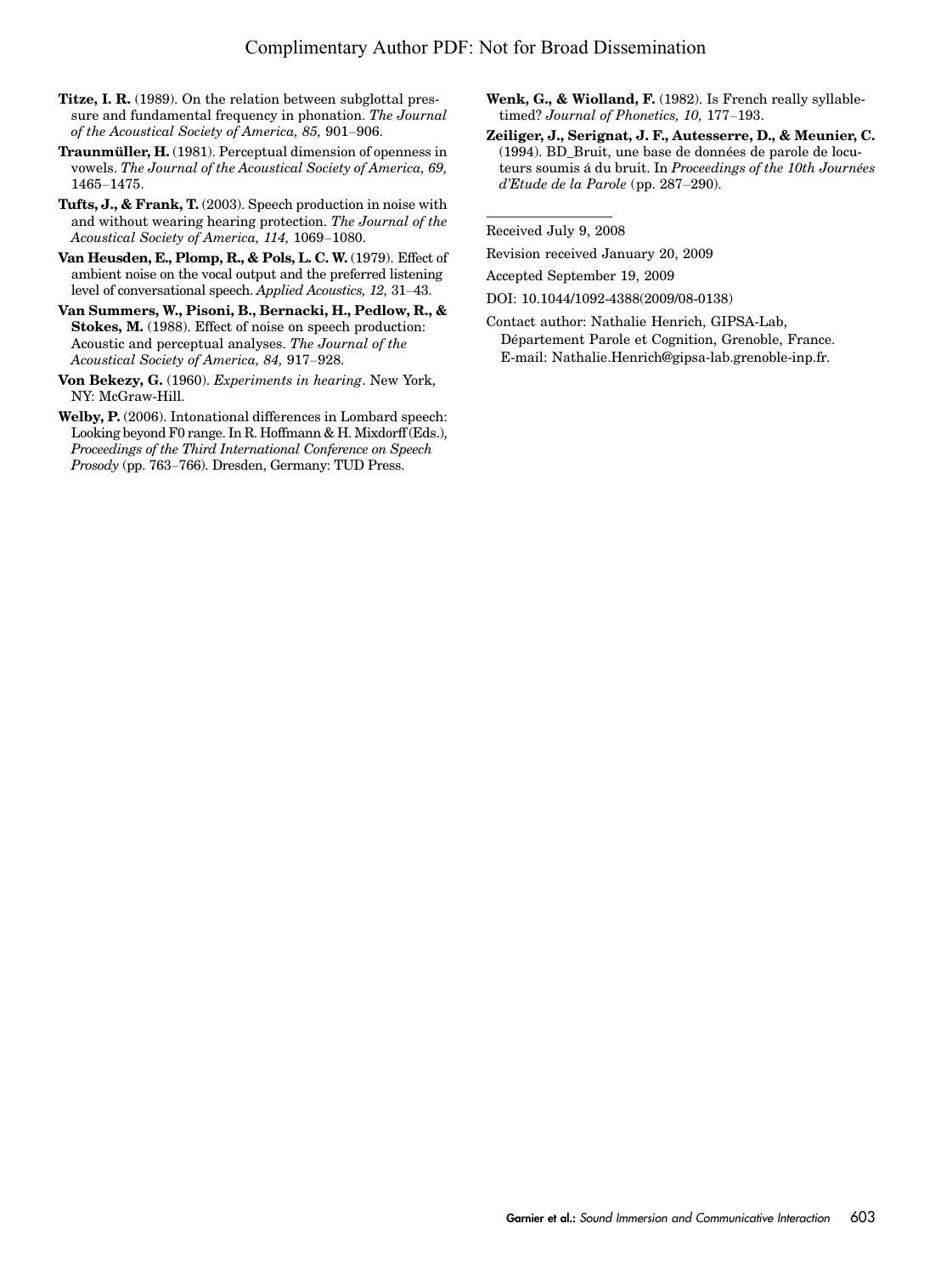#### **Appendix A** (p. 1 of 2). First interactive game.

The game created for the Experiment 1 was inspired by Brown, Anderson, Yule, and Shillcock's (1983) Map Task game. It involves two participants: a leader and a follower.

The leader has a page on which 16 items are drawn and labeled, corresponding to the target words we want the speakers to produce. Before the game, 8 of these items are randomly selected by the experimenter and connected by arrows to form a path with a start point and an end point (see top left graph of Figure A1). The other 8 items are unconnected.

> Figure A1. Example of the map and the corresponding list of pairs of words that both recorded speakers could have in the first interactive game, which was inspired by Brown et al.'s (1983) Map Task game. At the beginning of the game, a path is plotted on the leader's map (see top left graph). This path connects half of the drawn items, and the other items are left free. The pairs of words on the follower's list associate each connected item of the leader's map with an unconnected one (see top right graph). During the game, speakers have to exchange their complementary information to discover a new path linking the eight unconnected items of the leader's map (see bottom graphs).

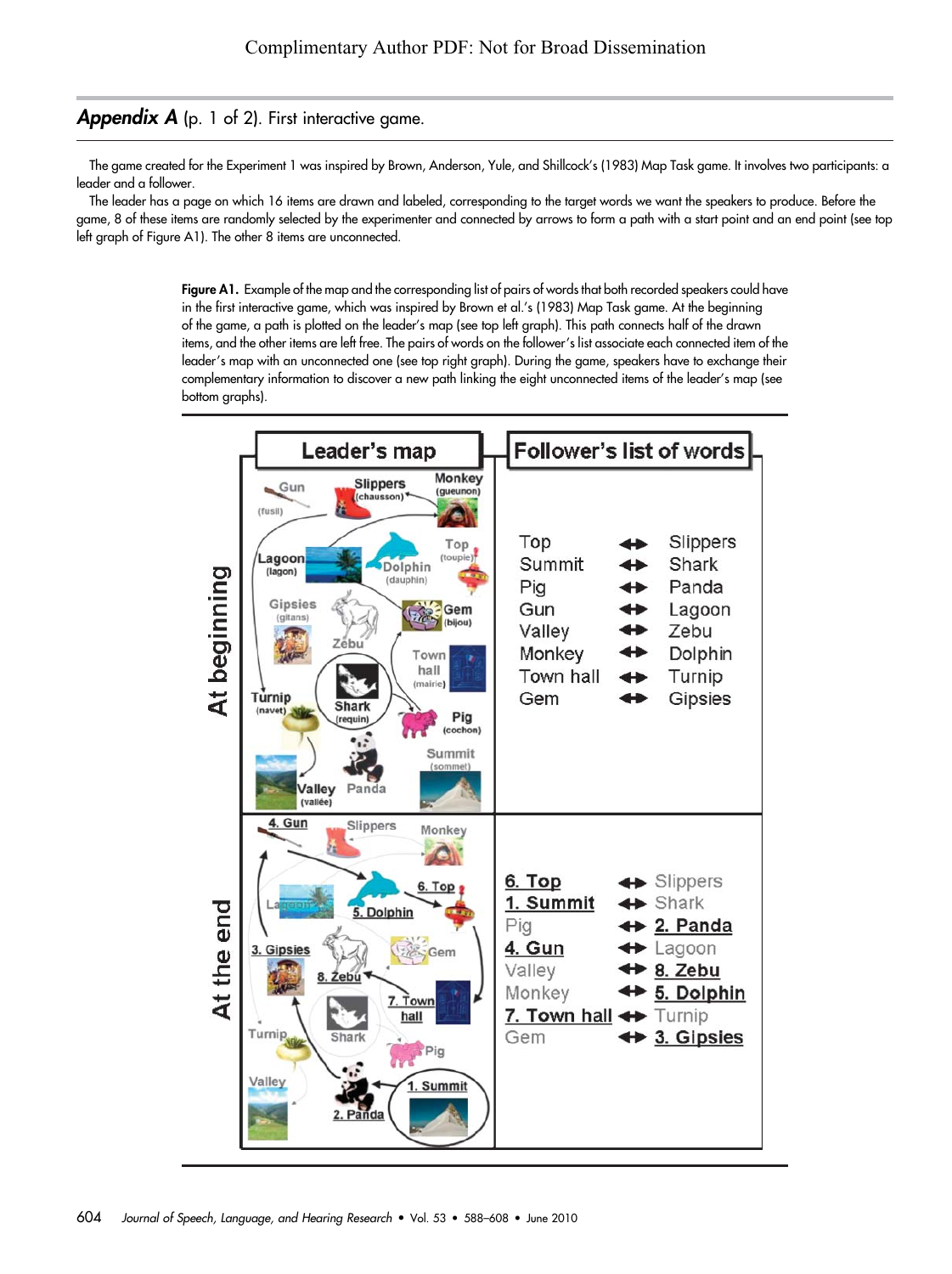#### **Appendix A** (p. 2 of 2). First interactive game.

The follower has a list of eight pairs of words, displayed in two columns. One word from each pair corresponds to a connected item on the leader's map, and the other word corresponds to one of the unconnected items (see top right graph of Figure A1). These pairs of words are randomly arranged; that is, words corresponding to connected items can be found in the left or in the right column, and words corresponding to the start and end points on the leader's map are not necessarily placed in the first or the last row. Thus, the follower cannot guess from the layout of the list which word the leader will say next.

To complete the game, the two participants have to exchange their complementary information to connect the eight remaining items and form a new path. To do this, the leader describes step by step to the follower the path that is already plotted on his map. For example, he could say "The first item is the shark." The follower then has to find the pair of words containing the word shark in his list and to answer the leader by telling him what the associated word is (summit, in this example). For instance, he could say "The shark is associated with the summit." Both partners then know that the start point of the new path is the "summit" item. Then, the leader tells the follower which item is in the second position, for example, by saying "Then I am going to the pig," to which the follower could answer "The pig goes with the panda." Both partners then know that the "panda" is the second item of the new path. Step by step, the leader will be able to draw the new path on his map (see bottom left graph of Figure A1), and the follower will be able to note this same path by numbering the items on his list (see bottom right graph of Figure A1).

After the leader has described completely the initial path and the follower has provided him with the corresponding items in his list, the new path is normally discovered by both partners. The leader has pronounced at least once the 8 target words corresponding to the initially connected items. The follower has pronounced all of the 16 target words. To conclude the game, the leader is then required to recapitulate the discovered new path by enumerating its items ordered from the start point to the end point and by ensuring that the follower agrees with him on the discovered path. Thus, the 8 remaining target words are pronounced by the leader.

During our experiments, the participants did not always immediately understand the task. For that reason, the protocol included playing a trial game with them before the recording session, and this was enough for them to understand fully the game's principle.

This game presents the advantage of simultaneously recording two speakers pronouncing a same set of target words in a semispontaneous way, with a real search for intelligibility to achieve a collaborative goal. On the other hand, this game does not allow exploration of some prosodic features, because neither the utterance structure nor the position of the target words within it are controlled.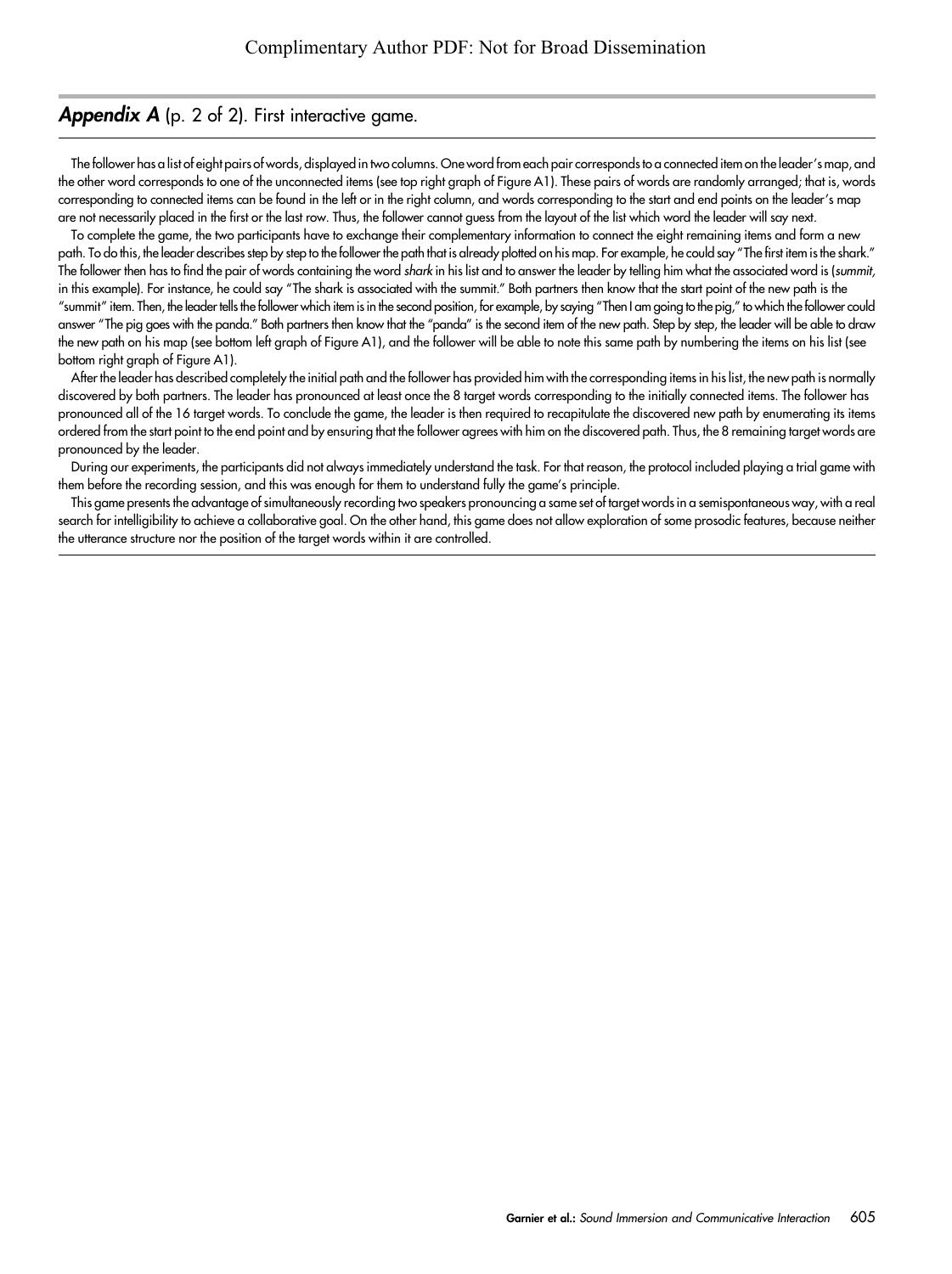#### **Appendix B** (p. 1 of 2). Denoising technique.

#### **Principle**

The noise cancellation method developed by Ternström et al. (2002) and implemented here consists of estimating the noise that would be recorded at the microphone if the speaker were quiet and then subtracting it from the noisy speech recording, sample by sample, in the time domain.

The estimated noise corresponds to the convolution of the noise signal played over the loudspeakers with the impulse response of the transmission channel, which includes the characteristics of the loudspeakers and the microphone as well as the room acoustics and the position of the person in the room.

The impulse response of the transmission channel can be estimated by playing a broadband noise over the loudspeakers and comparing it with its recording at the microphone. In our experiments, this characterization is made during a calibration step of 10 s preceding every noise condition.

#### **Validity**

The main problem of this method comes from the fact that its efficiency strongly depends on the accuracy of the channel characterization, and this may be affected by displacements of the person. To estimate the efficiency of the noise-canceling method and the extent to which movements of the speaker may affect acoustic measurements from the denoised audio signal, we conducted a short experiment.

We first recorded an utterance produced by a male speaker in a quiet sound-treated booth. This recorded sentence was then used to simulate a "virtual speaker" by means of a loudspeaker (TANOY Reveal) placed on a chair in the sound-treated booth. A cardioid headset microphone (Beyerdynamic Opus 54, also used in Experiment 1) was firmly attached to the virtual speaker so that the distance from the microphone remained constant.

The same sentence was played over the virtual speaker and recorded by the headset microphone in the following different conditions:

- · In quiet, for reference.
- · In noise, for the most ideal denoising conditions (condition T1), meaning the virtual speaker was motionless. The noise came from a different loudspeaker (Studer A1), placed 2 m in front of the virtual speaker. A cocktail party noise was first played at 85 dB, then a broadband noise was played at 79 dBC.
- · In noise, for slight displacement of the speaker (condition T2). Instead of being simply placed on a chair, the virtual speaker was held by the experimenter seated on the chair. The experimenter demonstrated slight body movements similar to those occurring in Experiments 1 and 2.
- · In noise, for deliberate forward–backward and left–right movements of the experimenter, seated on the chair and holding the virtual speaker (condition T3).

The characterization of the transmission channel was completed during a 10-s calibration step preceding each noise condition.

Several acoustic parameters were extracted from the T1, T2, and T3 recordings, before and after the denoising process. Methods used for these measurements were exactly the same as those used in the Experiments 1 and 2. We measured the mean intensity of every voiced and unvoiced segment of the utterance, the mean fundamental frequency of every syllable, and the first formant frequency of every vowel. We then calculated the average speech spectrum over the whole sentence (0–6 kHz) and measured its centroid. We compared these measurements with those from the reference recording, to evaluate the bias induced by noise or by denoising residuals. These comparisons are summarized in Table B1.

Estimation of F0 was barely affected by both types of noise. It could accurately be measured, even on the noisy signal. On the other hand, estimation of intensity was influenced by ambient noise, especially for unvoiced segments (1.6–9.0 dB). Similarly, the estimation of the vowels first formant and of the speech spectrum centroid were modified (respectively, from 4 to 26 Hz and from 54 to 179 Hz).

Denoising the recordings with the noise canceling method reduced very efficiently these biases for conditions T1 and T2, whereas the bias remained important for the condition T3. Thus, as long as we restrain the movements of the speaker, we can consider that acoustic measurements carried out from denoised recordings are not biased by more than 0.2 dB for intensity of voiced segments, 0.7 dB for unvoiced ones, 0.13 tones for F0, 10 Hz for the first formant frequency and 3 Hz for the centroid of the speech spectrum.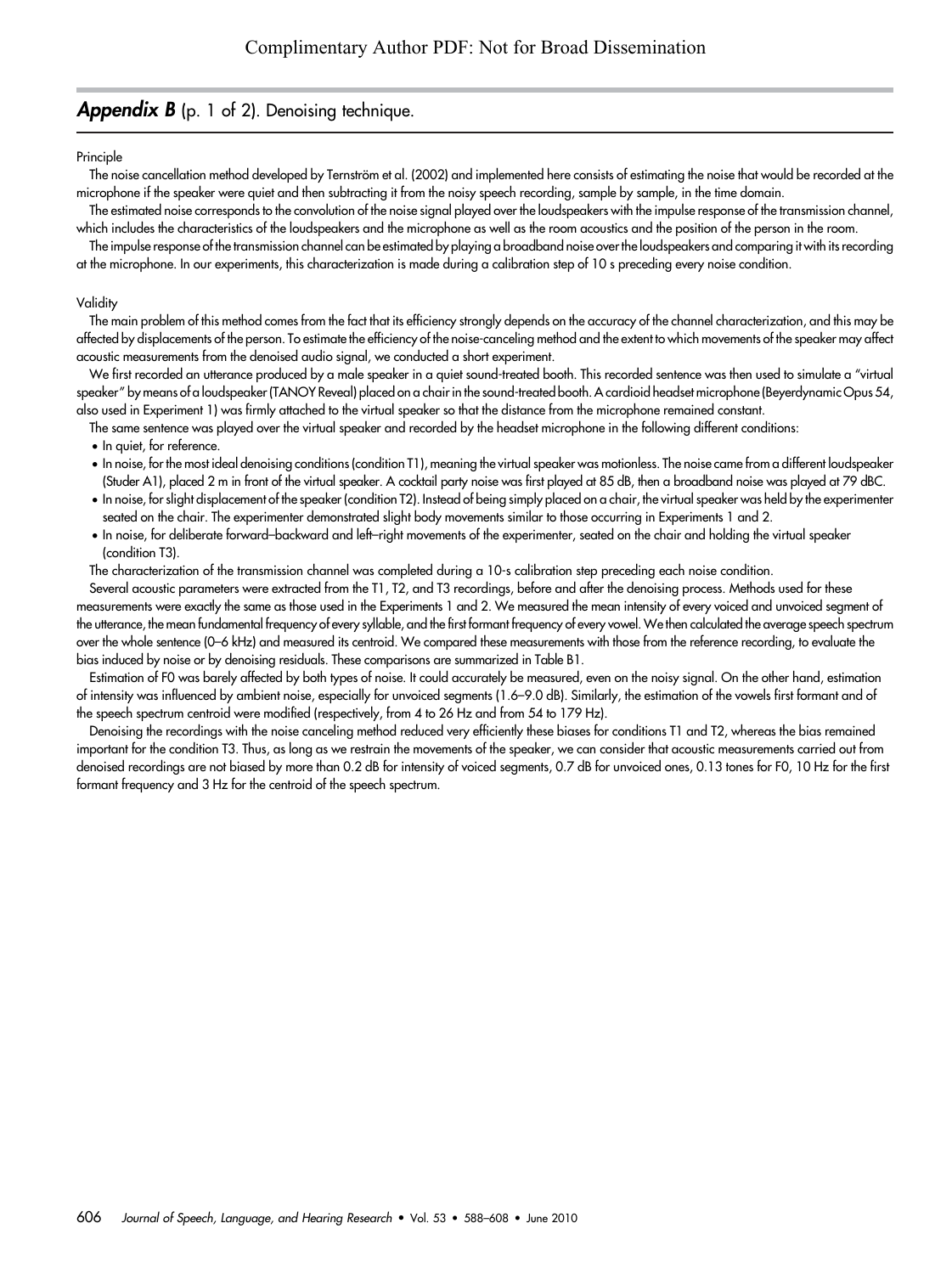#### Appendix B (p. 2 of 2). Denoising technique.

Table B1. Evaluation of the bias induced by noise or denoising residuals on the estimation of several acoustic parameters, for different recording conditions: two types of noise (broadband noise and cocktail party noise) and different levels of speaker's displacement (no movement [T1], slight movements [T2], or large movements [T3]).

|                                           | <b>Recording conditions</b> |                |                |                      |                |                |
|-------------------------------------------|-----------------------------|----------------|----------------|----------------------|----------------|----------------|
| <b>Parameter</b>                          | <b>Broadband noise</b>      |                |                | Cocktail party noise |                |                |
|                                           | Τl                          | T <sub>2</sub> | T3             | Τl                   | T <sub>2</sub> | T3             |
| $\triangle$ SPL of voiced segments (dB)   |                             |                |                |                      |                |                |
| Before denoising                          | $0 \pm 0.03$                | $0 \pm 0.03$   | $0.2 \pm 0.1$  | $0.1 \pm 0.1$        | $0.2 \pm 0.1$  | $0.9 \pm 0.5$  |
| After denoising                           | 0 ± 0.01                    | 0 ± 0.01       | 0 ± 0.01       | $0.1 \pm 0.1$        | $0.1 \pm 0.1$  | $0.5 \pm 0.3$  |
| $\triangle$ SPL of unvoiced segments (dB) |                             |                |                |                      |                |                |
| Before denoising                          | $1.6 \pm 0.5$               | $2.1 \pm 0.6$  | $3.6 \pm 0.8$  | $3.9 \pm 1.8$        | $3.5 \pm 1.5$  | $9.0 \pm 2.0$  |
| After denoising                           | $0 \pm 0.03$                | $0.1 \pm 0.03$ | $0.3 \pm 0.1$  | $0.2 \pm 0.2$        | $0.4 \pm 0.3$  | $6.6 \pm 1.4$  |
| $\Delta$ FO (tones)                       |                             |                |                |                      |                |                |
| Before denoising                          | 0 ± 0.05                    | $0 \pm 0.1$    | $-0.1 \pm 0.3$ | $0 \pm 0.2$          | $0 \pm 0.1$    | $0 \pm 0.04$   |
| After denoising                           | 0 ± 0.02                    | 0 ± 0.02       | 0 ± 0.02       | $0 \pm 0.13$         | $-0 \pm 0.05$  | $-0.1 \pm 0.2$ |
| $\Delta$ Spectrum centroid (Hz)           |                             |                |                |                      |                |                |
| Before denoising                          | 56                          | 70             | 122            | 54                   | 54             | 179            |
| After denoising                           | 3                           | 3              | 6              | 3                    | 3              | 122            |
| $\Delta$ F1 (Hz)                          |                             |                |                |                      |                |                |
| Before denoising                          | $4 \pm 4$                   | $5 \pm 7$      | $9 \pm 9$      | $10 \pm 8$           | $10 \pm 8$     | $26 \pm 37$    |
| After denoising                           | $2 \pm 2$                   | $3 \pm 2$      | $4 \pm 3$      | $5 \pm 4$            | $5 \pm 5$      | $20 \pm 26$    |

Note. Reported values correspond to the difference between values measured from noisy recordings, before and after the denoising process, and values measured from the reference quiet recording.

#### **Appendix C** (p. 1 of 2). Second interactive game.

The game created for the second experiment is again derived from Brown et al.'s (1983) Map Task game. In this game, the recorded speaker always plays the role of leader. He gets a map on which 17 rivers are depicted, corresponding to the 17 target logatoms we want him to pronounce (see Figure C1).

To complete the task, the player has to connect these items with arrows, respecting the following three rules: (a) at the end of the game, no items must remain unconnected; (b) all items must have one single incoming arrow and one single outgoing arrow; and (c) the player has to always use the same carrying sentence—"La [river]] longe la [river2]" (The [river1] runs along the [river2])—to describe the arrow starting from [river1] and going to [river2].

These different rules allow the speaker to pronounce all the 17 target logatoms in the initial and final position of the utterance, corresponding to the subject and the object of a subject–verb–object utterance structure. For our purpose, the target words were logatoms derived from [lala] by varying one vowel or one consonant. In addition, the determiners la and the verb longe of the carrying sentence were chosen so that all vowels of the target words are in the same phonetic context [l\_l] and all the consonants in the same context [a\_a].

In the noninteractive experimental condition, the speaker draws the arrows on a map placed on a stand near him while describing aloud his actions. The experimenter monitors to ensure that rules are respected and all target words pronounced, but he does not show attention to the speaker and does not give him any feedback. In the interactive condition, the experimenter is standing a few meters in front of the speaker, facing a board on which the map is drawn. Instead of describing the arrows aloud, the speaker has to ask the experimenter to draw them for him on the board.

As in the first experiment, the protocol included playing a trial game with the speaker before the recording session so that all participants understand fully the game's principle.

This game presents the advantage of recording a set of target words pronounced still in a semispontaneous way but in a much more controlled phonetic context than with the previous game. It also allows the experimenter to vary the communicative conditions (alone or with interaction, varying the distance or the modalities of interaction between both speech partners, etc.). On the other hand, it is not possible with such a game to record more than one speaker at a time, which implies that the experimenter has to suffer the ambient noise for all the recorded participants and experimental conditions. In addition, the carrying sentence, which allows a greater control of prosody and segmental context reduces the spontaneity of the speaker's discourse.